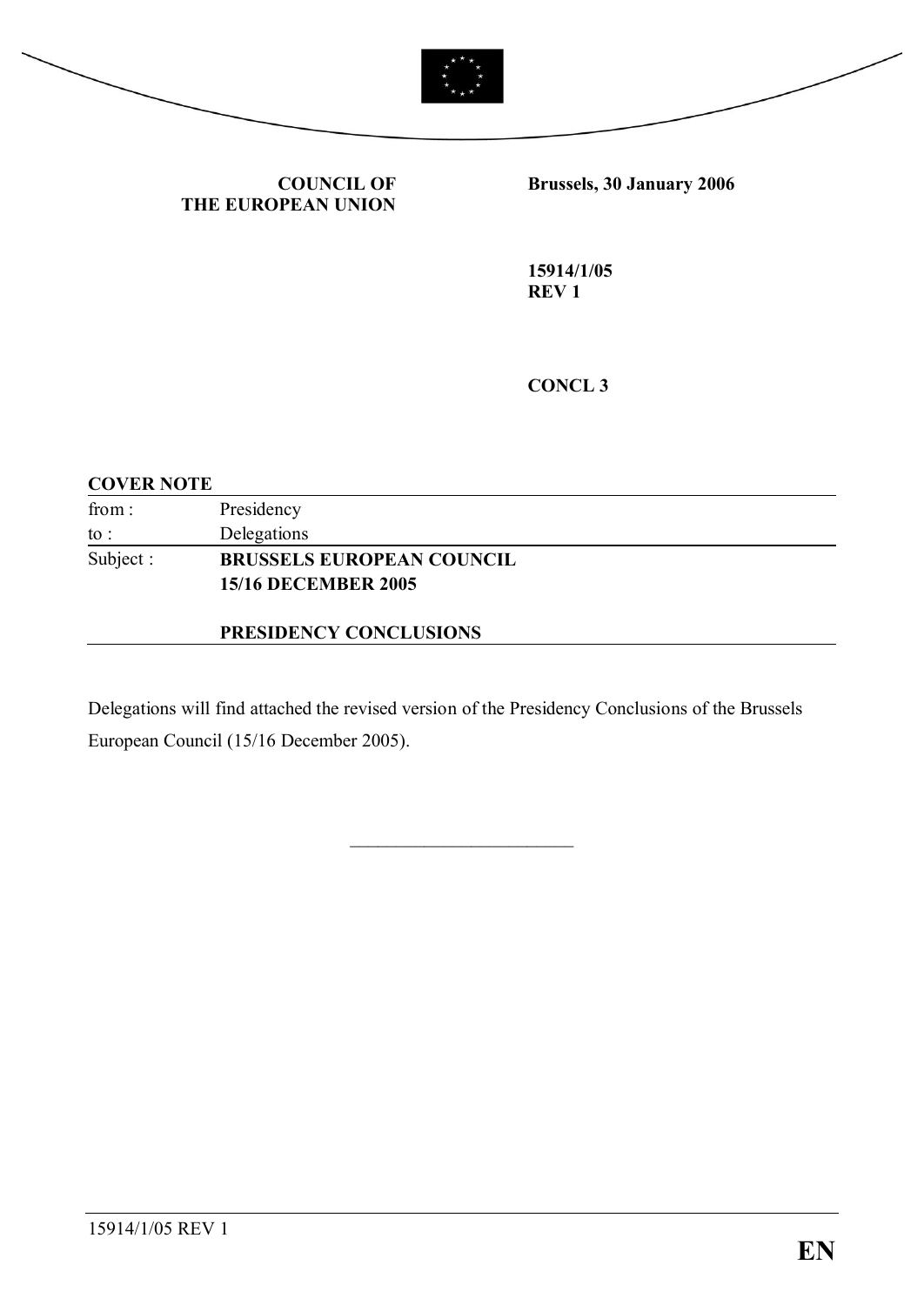- 1. The meeting of the European Council was preceded by an exposé by the President of the European Parliament, Mr Josep Borrell, followed by an exchange of views.
- 2. The European Council recalls the importance of the common European values of solidarity, social justice and sustainability as the basis for the development of the Union's policies. This constitutes the framework in which the guidelines set out in these conclusions should be taken forward.
- 3. The European Council recalls the EU's support for an effective multilateral system based on the rule of law, and the need for a United Nations better equipped to meet the challenges of the  $21<sup>st</sup>$  Century. It underlines its commitment to early and full implementation of the reforms and commitments agreed at the 2005 UN World Summit.

## **I. FUTURE OF EUROPE**

- 4. Following the Hampton Court Informal Heads of State or Government meeting, the European Council notes the reports from the President of the Commission and the Secretary General/High Representative and agrees to return to these issues under the Austrian Presidency.
- 5. The European Council notes the joint UK-Austrian interim report on national debates on the future of Europe underway in all Member States, further to the Declaration by the Heads of State or Government at the June 2005 European Council on this issue. The European Council will return to the issue in the first half of 2006 under the Austrian Presidency on the basis of preparatory work in the General Affairs and External Relations Council. The European Council also takes note of the discussion held at the conference "Sharing power in Europe" co-organised by the Presidency and the Netherlands in The Hague on 17 November 2005, and notes the Austrian Presidency's intention to come back to this issue.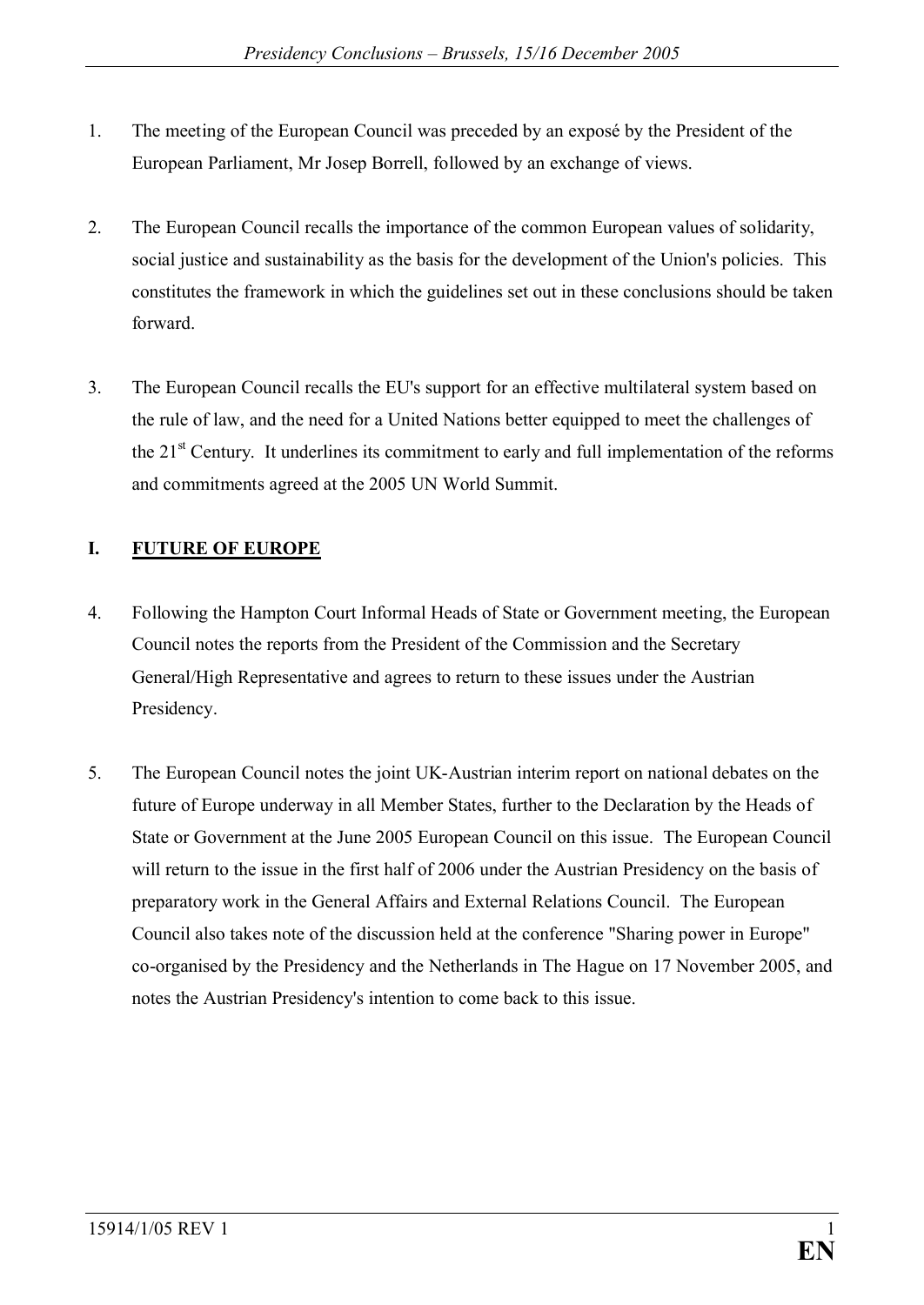### **II. FINANCIAL PERSPECTIVES**

6. The European Council reached agreement on the Financial Perspective 2007-2013 as set out in doc. 15915/05.

### **III. AFRICA**

7. The European Council adopts the EU strategy "The EU and Africa: Towards a Strategic Partnership" as called for at its June 2005 meeting (doc. 15702/1/05 REV 1). Building on the Cairo Summit, it stresses the importance of enhanced EU-Africa political dialogue, including holding a second EU/Africa Summit in Lisbon as soon as possible, and agrees to review regularly, starting in 2006, progress on the implementation of the Strategy, taking into account the conclusions adopted by the Council on 21 November 2005.

### **IV. GLOBAL APPROACH TO MIGRATION**

8. The European Council notes the increasing importance of migration issues for the EU and its Member States and the fact that recent developments have led to mounting public concern in some Member States. It underlines the need for a balanced, global and coherent approach, covering policies to combat illegal immigration and, in cooperation with third countries, harnessing the benefits of legal migration. It recalls that migration issues are a central element in the EU's relations with a broad range of third countries, including, in particular, the regions neighbouring the Union, namely the eastern, south eastern and Mediterranean regions, and notes the importance of ensuring that the appropriate level of financial resources is allocated to these policies. The EU will strengthen its dialogue and cooperation with all those countries on migration issues, including return management, in a spirit of partnership and having regard to the circumstances of each country concerned.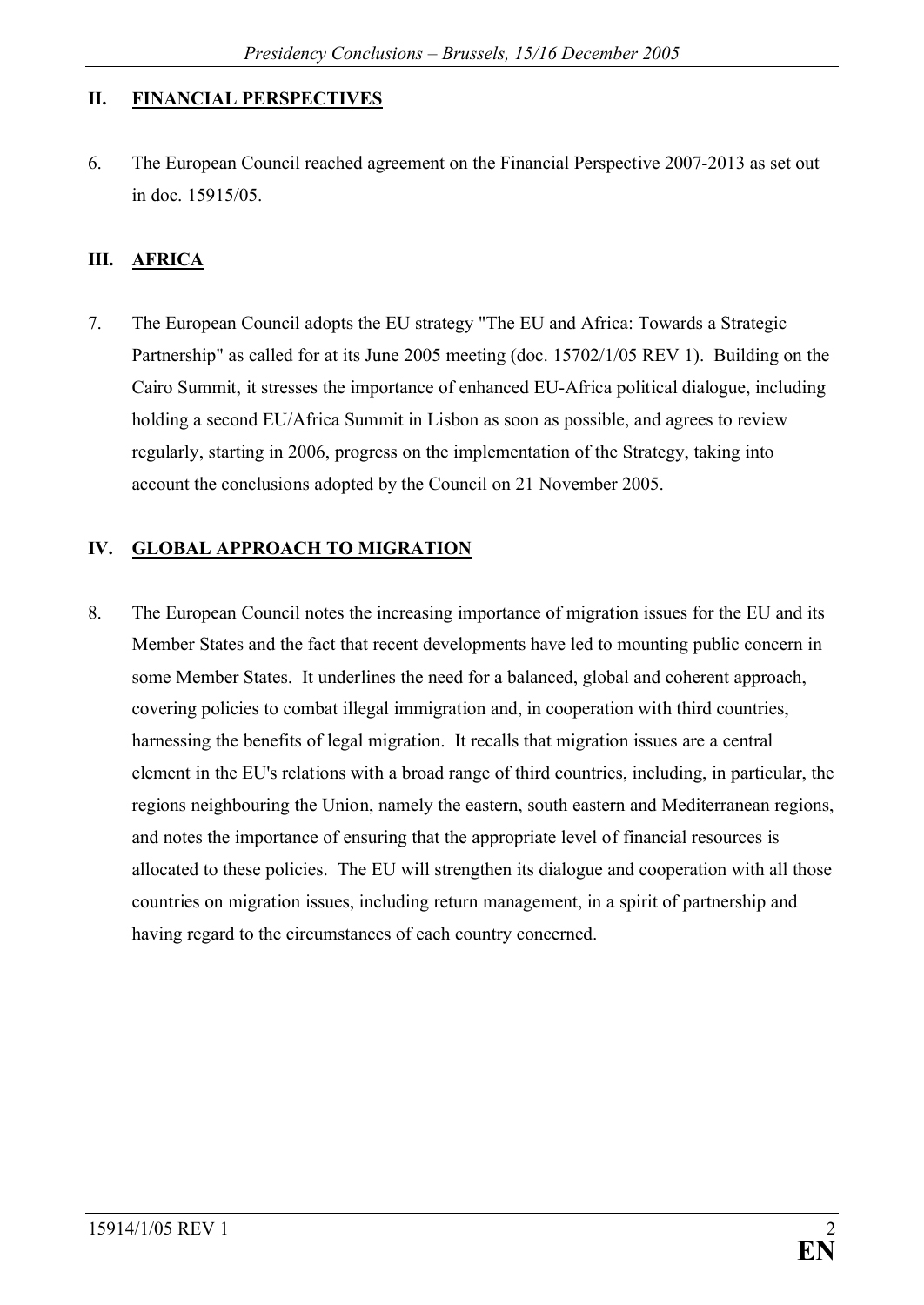- 9. The European Council emphasises that the European Union's commitment to support the development efforts of countries of origin and transit is part of a long-term process to respond to the opportunities and challenges of migration, as outlined in the Hague Programme. In this regard, the European Council recognises the importance of tackling the root causes of migration, for example through the creation of livelihood opportunities and the eradication of poverty in countries and regions of origin, the opening of markets and promotion of economic growth, good governance and the protection of human rights.
- 10. As part of this overall process, the European Council welcomes the Commission's Communication of 30 November 2005: Priority Actions for Responding to the Challenges of Migration and adopts the "Global approach to migration: Priority actions focussing on Africa and the Mediterranean" annexed to these conclusions, covering the following areas:
	- strengthening cooperation and action between Member States;
	- increasing dialogue and cooperation with African states;
	- increasing dialogue and cooperation with neighbouring countries covering the entire Mediterranean region;
	- as well as the questions of funding and implementation.

The European Council invites the Commission to report back on progress made by the end of 2006.

# **V. COUNTER-TERRORISM**

11. The European Council underlines the importance of a comprehensive and proportionate response to the threat from terrorism. The European Council adopts the EU Counter-Terrorism Strategy (doc. 14469/4/05 REV 4) which sets out a framework for work to prevent radicalisation and the recruitment to terrorism, to protect citizens and infrastructure, to pursue and investigate terrorists, and to improve the response to the consequences of attacks. The European Council notes that the EU Counter-Terrorism Action Plan, the instrument for tracking implementation, is being revised to ensure full coherence with the new Strategy.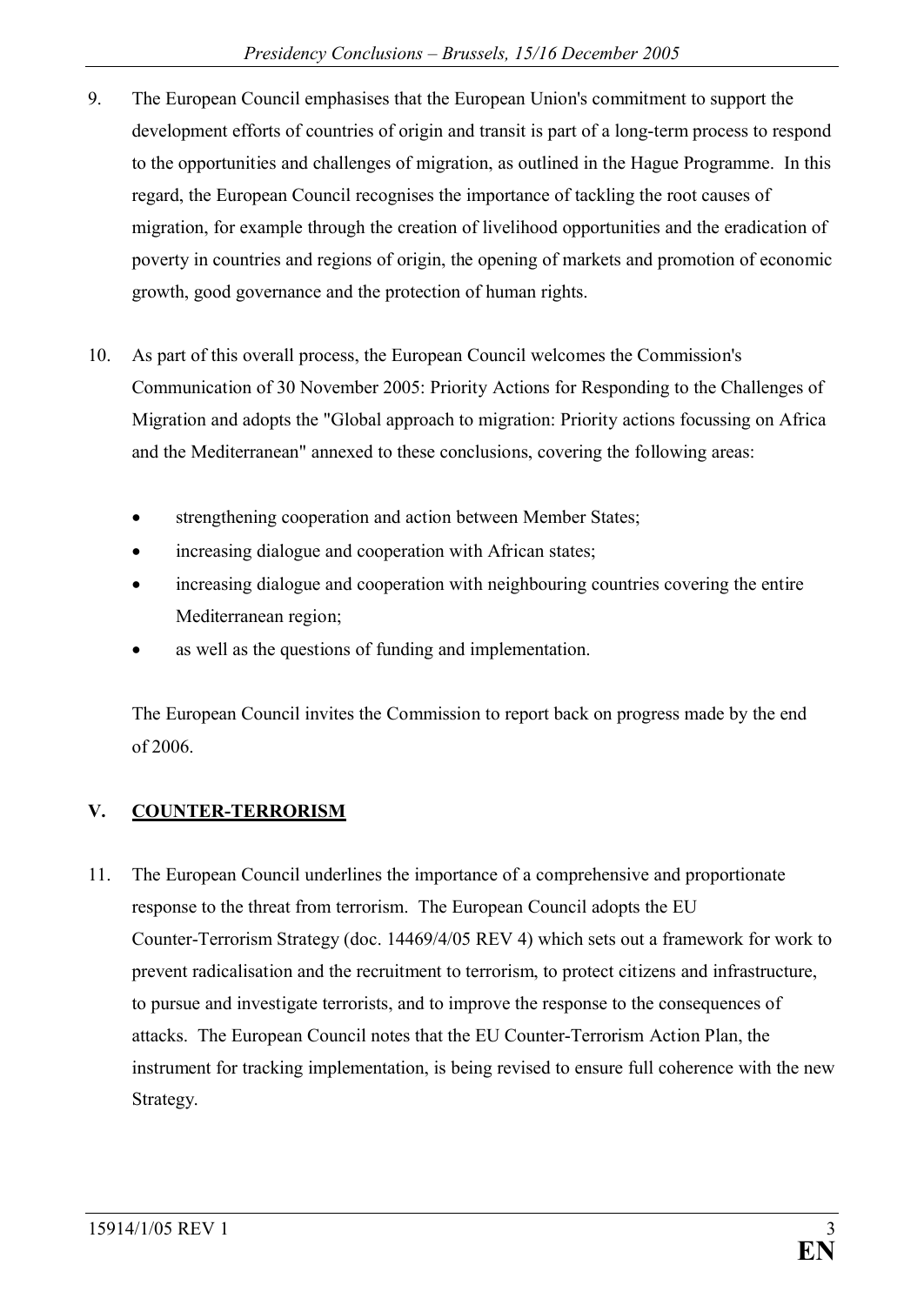12. The European Council also welcomes the progress made on priority dossiers as set out in the Counter-Terrorism Co-ordinator's six monthly report and calls for this momentum to be maintained. The European Council will monitor progress on implementing the Counter-Terrorism Strategy at its meeting in June 2006.

## **VI. SUSTAINABLE DEVELOPMENT**

13. The European Council notes the presentation of the Commission's Communication on a renewed EU Sustainable Development Strategy for the next 5 years. The European Council looks forward to adopting in June 2006 an ambitious and comprehensive strategy, comprising targets, indicators and an effective monitoring procedure; which should integrate the internal and external dimensions and be based on a positive long-term vision, bringing together the Community's sustainable development priorities and objectives in a clear, coherent strategy that can be communicated simply and effectively to citizens.

### **VII. CLIMATE CHANGE AND SUSTAINABLE ENERGY**

14. The European Council welcomes the progress made during 2005 in developing a medium and long-term EU strategy and re-invigorating the international negotiations on climate change, recalling its conclusions of March 2005. In this context, the European Council welcomes the positive outcome of the UN Climate Change Conference in Montreal, which advances the work under the UN Framework Convention on Climate Change, including the implementation of the Kyoto Protocol and its flexible mechanism**s**, and initiates discussions on long term cooperative action to address climate change that will help ensure the widest possible cooperation by all countries and their participation in an effective and appropriate international response. The European Council looks forward to further developing the EU's medium and long-term strategy to contribute to these discussions, and to considering this strategy during the second half of 2006, as appropriate.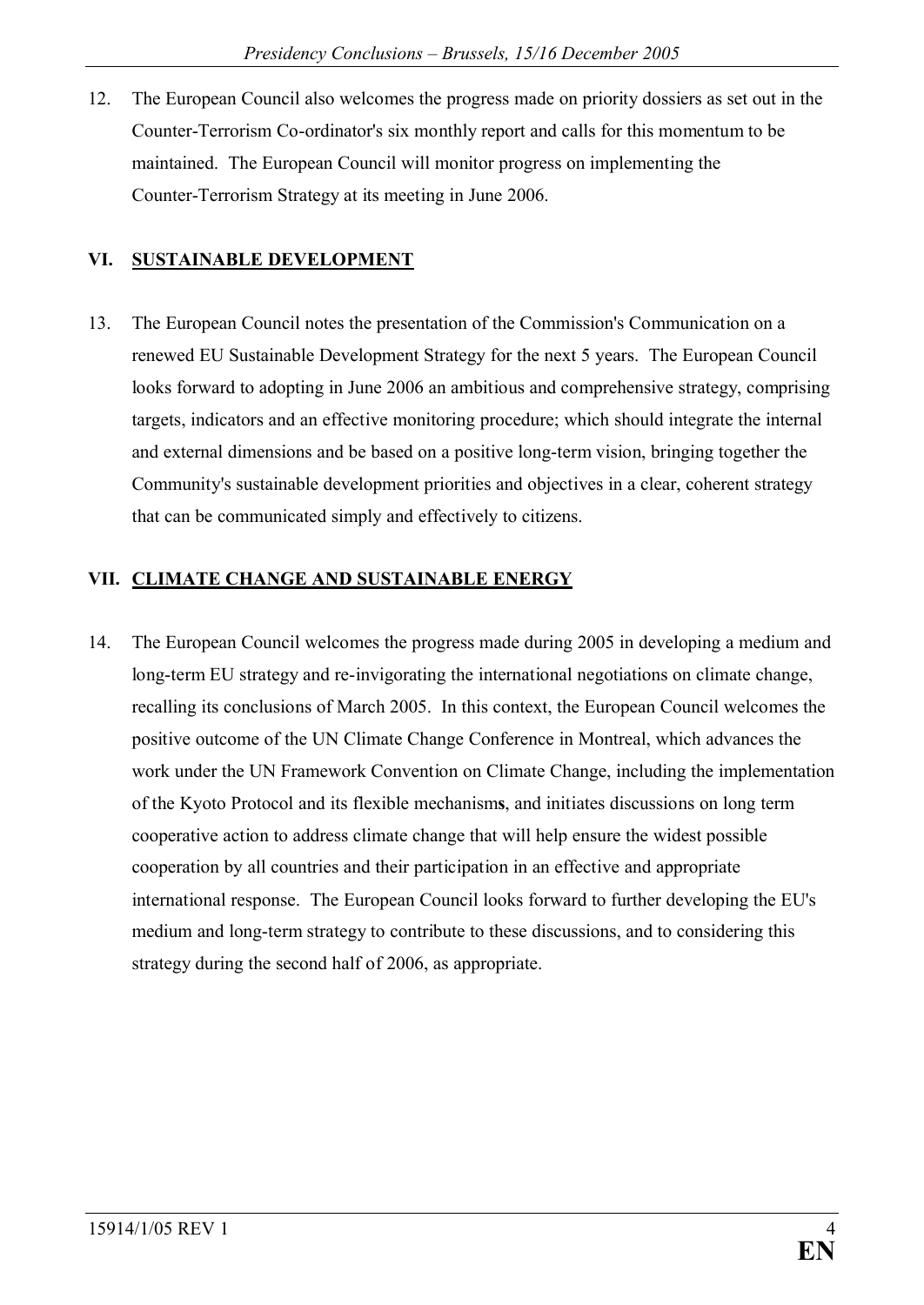- 15. In support of this work, the European Council also underlines the importance of the implementation of the Gleneagles Plan of Action with its strong emphasis on technology transfer and managing the impacts of climate change, and taking forward the dialogue and technological co-operation agreed with India, China and Russia, including at future summits, while working to develop partnerships with all major energy-consuming countries.
- 16. The European Council also welcomes the Commission Communication "Reducing the climate impact of aviation", recognises that the inclusion of the aviation sector in the EU Emissions Trading Scheme seems to be the best way forward, and welcomes the intention of the Commission to bring forward a legislative proposal by the end of 2006 accompanied by an impact assessment which includes the specific analysis requested in the conclusions of the 2 December 2005 Council.
- 17. The European Council stresses the importance of an integrated approach to climate change, energy and competitiveness objectives, and underlines that strategies to invest in cleaner and more sustainable energy both in the EU and more widely can support a range of policy objectives, including energy security, competitiveness, employment, air quality and reduced greenhouse gas emissions. In this context, the European Council welcomes the launch of the second phase of the European Climate Change Programme and the Commission's intention to develop an Action Plan on energy efficiency.

### **VIII. GROWTH AND JOBS**

18. Recalling the Council (ECOFIN) conclusions of 6 December 2005, the European Council notes that the world economy is experiencing a period of rapid and significant economic change and agrees that Europe needs economic reforms, social modernisation and sustainable environmental policies to safeguard its values and respond effectively to the challenges and opportunities of globalisation and demographic change. The European Council underlines the importance of innovation, Information and Communication Technology, research and human capital, in particular with respect to SMEs, for achieving higher employment, productivity and sustainable growth across the European Union, in the context of sound macroeconomic policies.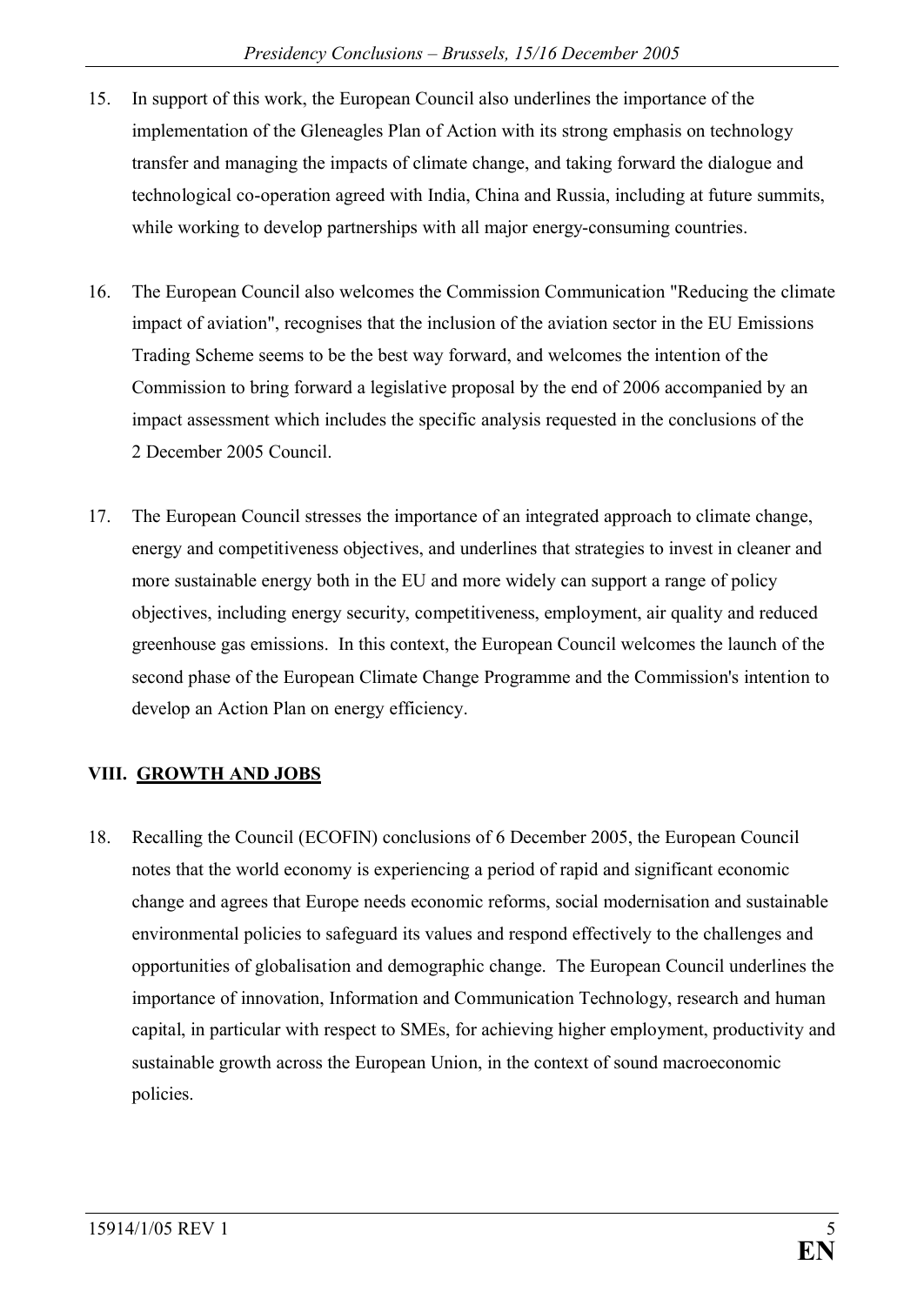- 19. The European Council welcomes the Member States' National Reform Programmes and the Commission's Community Lisbon Programme and looks forward to the Commission's January progress report. It stresses the importance of National Reform Programmes to strengthen the overall governance of the Lisbon Strategy and invites Member States, the Commission and the Council to monitor and evaluate their implementation in line with the March 2005 European Council conclusions.
- 20. Taking due account of the principle of subsidiarity and proportionality and the importance of respecting the acquis communautaire, the European Council stresses that an improved regulatory framework in the European Union, at Community and Member States level, is key to delivering growth and jobs. Emphasis should be placed on implementing commitments already made by all institutions, including the provisions of the Interinstitutional Agreement on Better Law-Making of 16 December 2003. On that basis, the European Council welcomes the significant progress made since its last meeting and agrees on the importance of further work as set out in the attached annex covering i) reducing burdens on business and citizens through simplification and screening; ii) the revised impact assessment system and iii) EU common methodology for assessing the administrative costs of legislation.
- 21. The European Council stresses the importance of ensuring, in accordance with its conclusions of March 2005, the proper functioning of the internal market, including for services. The European Council notes the progress made on the Services Directive and looks forward, with a view to sustained momentum, to the Commission's amended proposal.

### **IX. REDUCED RATES OF VAT**

22. The European Council calls upon the ECOFIN Council to address the question of reduced rates of VAT at its January 2006 meeting with a view to finalising agreement on the issue.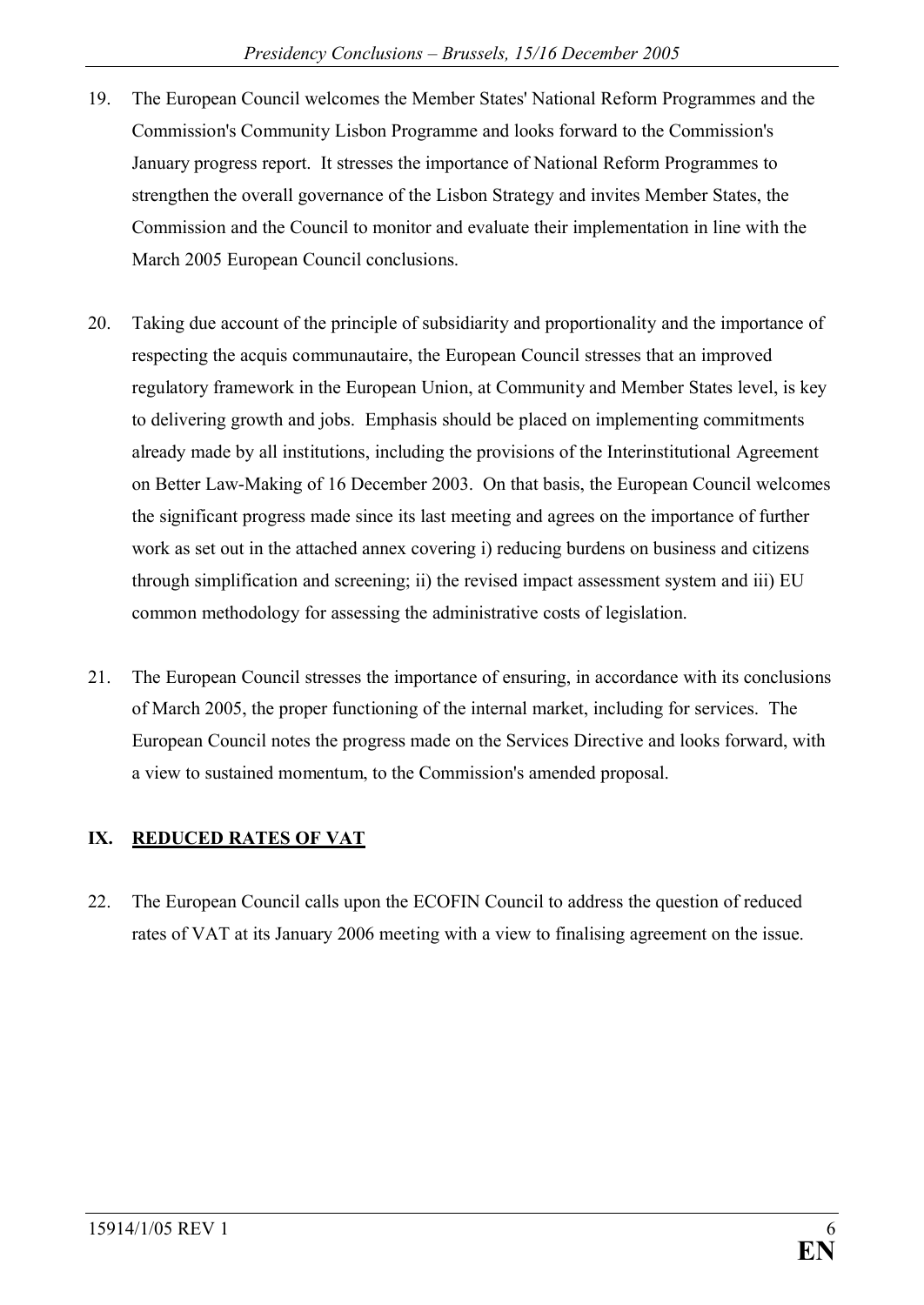### **X. FORMER YUGOSLAV REPUBLIC OF MACEDONIA**

- 23. The European Council welcomes the Commission's Opinion on the former Yugoslav Republic of Macedonia's application for EU membership. It welcomes the significant progress made by the former Yugoslav Republic of Macedonia towards meeting the political criteria set by the Copenhagen European Council in 1993 and the Stabilisation and Association Process requirements established by the Council in 1997.
- 24. In the light of the Commission's analysis, the European Council decides to grant candidate country status to the former Yugoslav Republic of Macedonia, taking into account, in particular, the substantial progress made in completing the legislative framework related to the Ohrid Framework Agreement, as well as its track record in implementing the Stabilisation and Association Agreement (including its trade-related provisions) since 2001.
- 25. The European Council makes clear that further steps will have to be considered in the light of the debate on the enlargement strategy, as provided for by the Council conclusions of 12 December 2005; of compliance by the former Yugoslav Republic of Macedonia with the Copenhagen political criteria; of the requirements of the Stabilisation and Association Process and the effective implementation of the Stabilisation and Association Agreement; and of the need for further significant progress to respond to the other issues and criteria for membership included in the Commission's Opinion and implementation of the priorities in the European Partnership, on the basis of specific benchmarks. The absorption capacity of the Union also has to be taken into account. The European Council invites the Commission to report on developments in future progress reports.

### **XI. INTERNATIONAL FUND FOR IRELAND**

26. The European Council noted the important work carried out by the International Fund for Ireland in promoting peace and reconciliation. It asked the Commission to take the necessary steps with a view to continued EU support for the Fund as it enters the crucial final phase of its work up to 2010.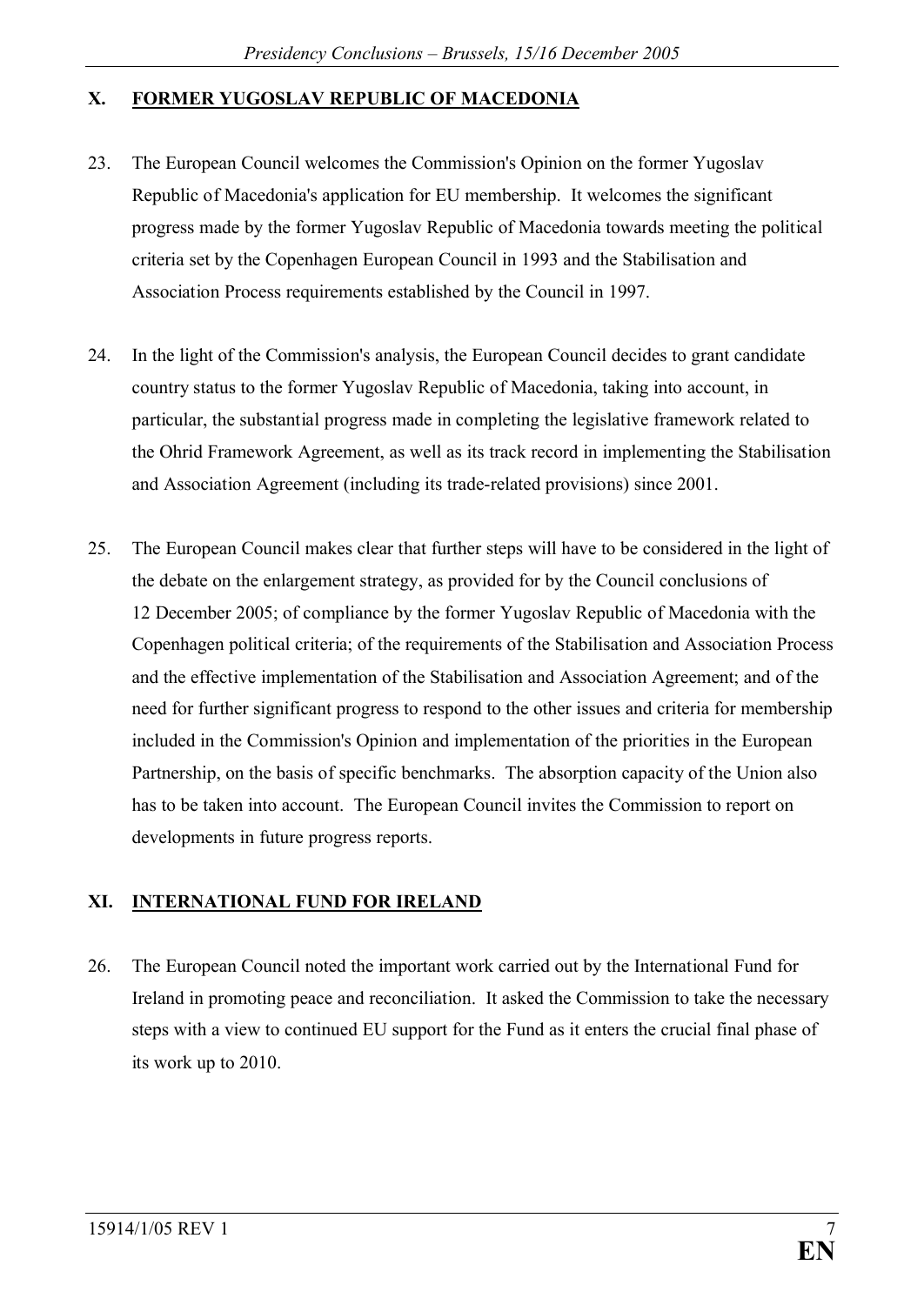#### **XII. EXTERNAL RELATIONS**

- 27. The European Council adopts a declaration on the Mediterranean and the Middle East annexed to these conclusions.
- 28. The European Council endorses the Presidency report on ESDP (doc. 15891/05), including the mandate for the incoming Presidency.
- 29. The European Council adopts the EU Strategy to combat illicit accumulation and trafficking of small arms and light weapons and their ammunition (doc. 13066/05).
- 30. The European Council welcomes the adoption by the Council, the Member States, the Commission and the European Parliament of "the European consensus on development", which provides the Union with a common vision of values, objectives, principles and means for development (doc. 14820/05). The European Council welcomes the fact that the Council will make a regular assessment, on the basis of a Commission monitoring report, of the aid volume targets agreed in the Council conclusions of May 2005.
- 31. The European Council invites the future Austrian Presidency to continue work on improving cooperation in the consular and visa field.

\_\_\_\_\_\_\_\_\_\_\_\_\_\_\_\_\_\_\_\_\_\_\_\_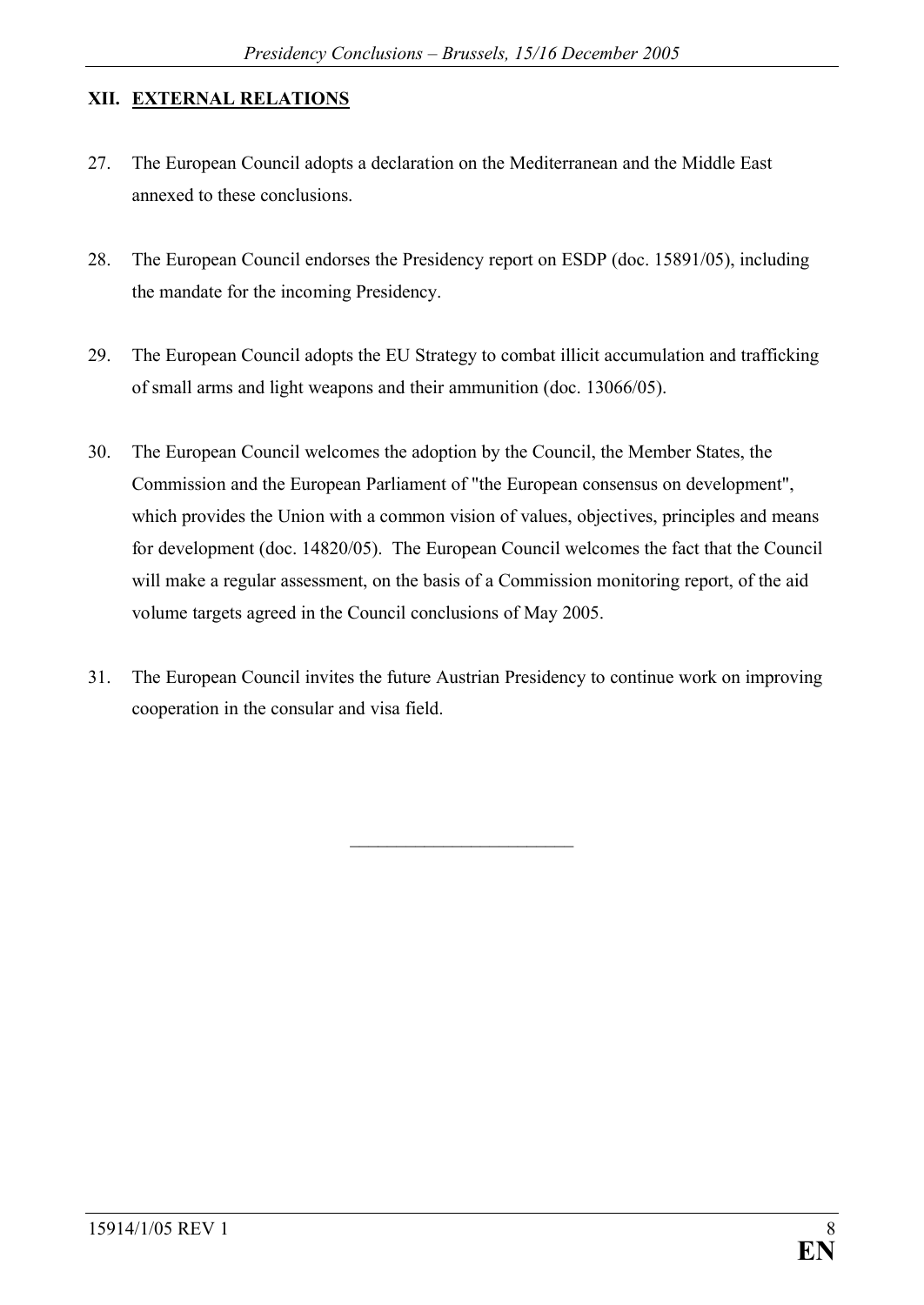**ANNEX I**

# **GLOBAL APPROACH TO MIGRATION: PRIORITY ACTIONS FOCUSING ON AFRICA AND THE MEDITERRANEAN**

The European Council welcomes the Commission's Communication of 30 November 2005, *Priority actions for responding to the challenges of migration: first follow-up to Hampton Court*.

The European Council, against the background of the EU's Strategy for Africa and the Strategy for the external dimension of Justice and Home Affairs, as well as recent events in the Mediterranean region, agrees to initiate priority actions with a focus on Africa and the Mediterranean countries.

The European Council agrees on the urgent need in the short term for broad-ranging concrete actions, which form part of ongoing work to ensure that migration works to the benefit of all countries concerned. Action must be taken to reduce illegal migration flows and the loss of lives, ensure safe return of illegal migrants, strengthen durable solutions for refugees, and build capacity to better manage migration**,** including through maximising the benefits to all partners of legal migration, while fully respecting human rights and the individual's right to seek asylum. The immediate actions set out below form part of a broader agenda for developing the EU's relationship with Africa and the Mediterranean countries through genuine partnership. The European Council also welcomes the complementary dialogue and cooperation being pursued by Member States in this area.

The European Council further underlines the necessity of an integrated and global approach for some of the proposed priority actions, such as the initiatives on the migratory routes and safety at sea, which concern both the Mediterranean and certain African countries**.**

The European Council, in the light of the Commission Communication, endorses the following actions and invites the Council and Member States to work closely with the Commission to implement these actions during the course of 2006.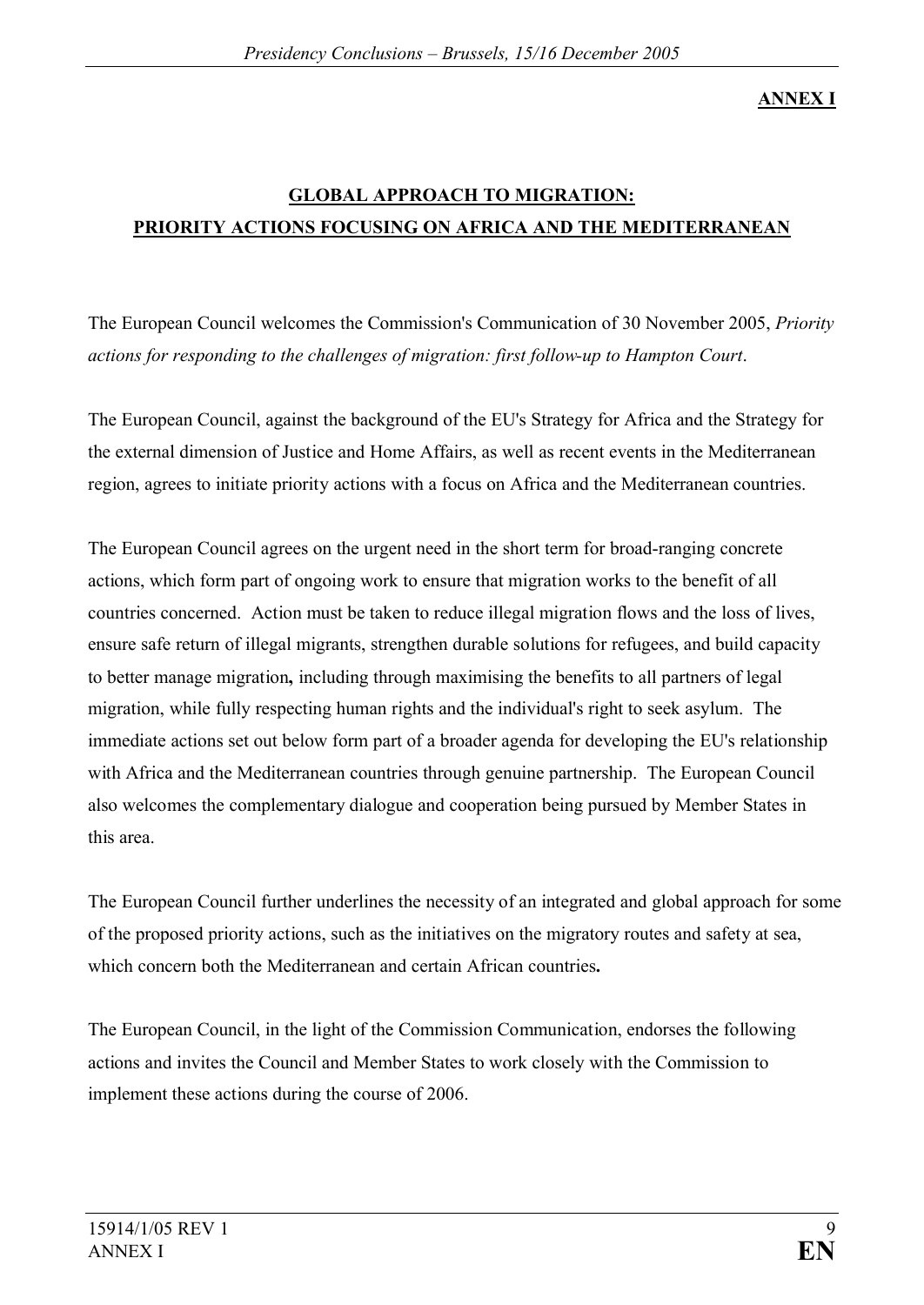#### Increasing operational cooperation between Member States

- Call on FRONTEX to:
	- $\circ$  implement border management measures in the Mediterranean region, in particular joint operations and pilot projects, as early as possible in 2006;
	- o present a Risk Analysis report on Africa, building on recent studies, by May 2006;
	- o launch a feasibility study on reinforcing monitoring and surveillance of the southern maritime border of the EU, namely in the Mediterranean Sea, and on a Mediterranean Coastal Patrols Network involving EU Member States and North African countries, as early as possible in 2006.
- Explore the technical feasibility of establishing a surveillance system covering the whole southern maritime border of the EU and the Mediterranean Sea by the end of 2006. Such a system would use modern technology with the aim of saving lives at sea and tackling illegal immigration.
- Establish regional networks of Immigration Liaison Officers (ILOs) involving priority countries or regions as early as possible in 2006, and present reports on illegal immigration and trafficking, with the assistance where appropriate of ILOs in key countries, by May 2006.
- Bring forward a proposal for the creation of rapid reaction teams made up of national experts able to provide rapid technical and operational assistance at times of high influxes of migrants, in accordance with the Hague Programme, by Spring 2006.
- Ensure a substantial follow-up to the report of the Global Commission on International Migration, and prepare for the UN High Level Dialogue on Migration and Development that will be launched in September 2006.
- Present an analysis of the existing international instruments on the law of the sea, including relevant aspects of refugee law, by March 2006.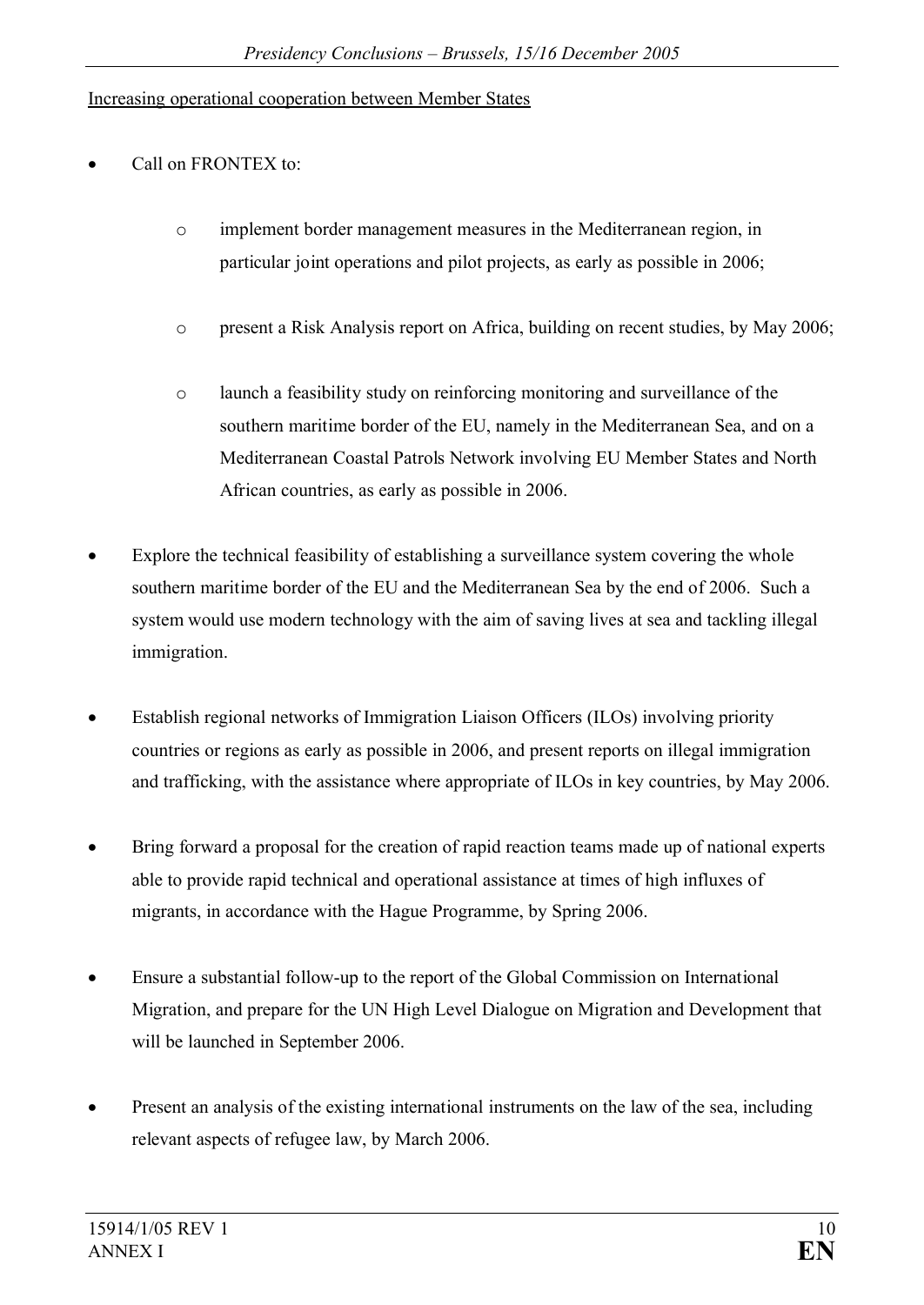### Dialogue and cooperation with Africa

- · Work to make migration a shared priority for political dialogue between the EU and the African Union, including through regular senior officials' meetings to prepare for EU-Africa Ministerial Troika discussions.
- Work in partnership with African countries and regional organisations, such as ECOWAS, through a range of fora, initiatives and regional meetings, including an EU-Africa Ministerial Conference in Morocco in 2006 and a conference on migration and development in Brussels in March 2006.
- Explore the feasibility of a migration routes initiative for operational cooperation between countries of origin, transit and destination, with a view to developing a concrete initiative in 2006.
- Enhance dialogue by spring 2006 with key sub-Saharan African states on the basis of Article 13 of the Cotonou Agreement, covering a broad range of issues from institution and capacity building and effective integration of legal migrants to return and the effective implementation of readmission obligations, in order to establish a mutually beneficial cooperation in this field.
- Establish and implement a pilot Regional Protection Programme (RPP) involving Tanzania as early as possible in 2006, with a steering group to oversee the programme. Based on findings from the pilot, develop plans for further programmes in Africa.
- Carry out a study to improve understanding of the root causes of migration to underpin the long-term approach.
- Develop regular dialogue with UNHCR as early as possible in 2006, to share experience and expertise on working with countries in Africa.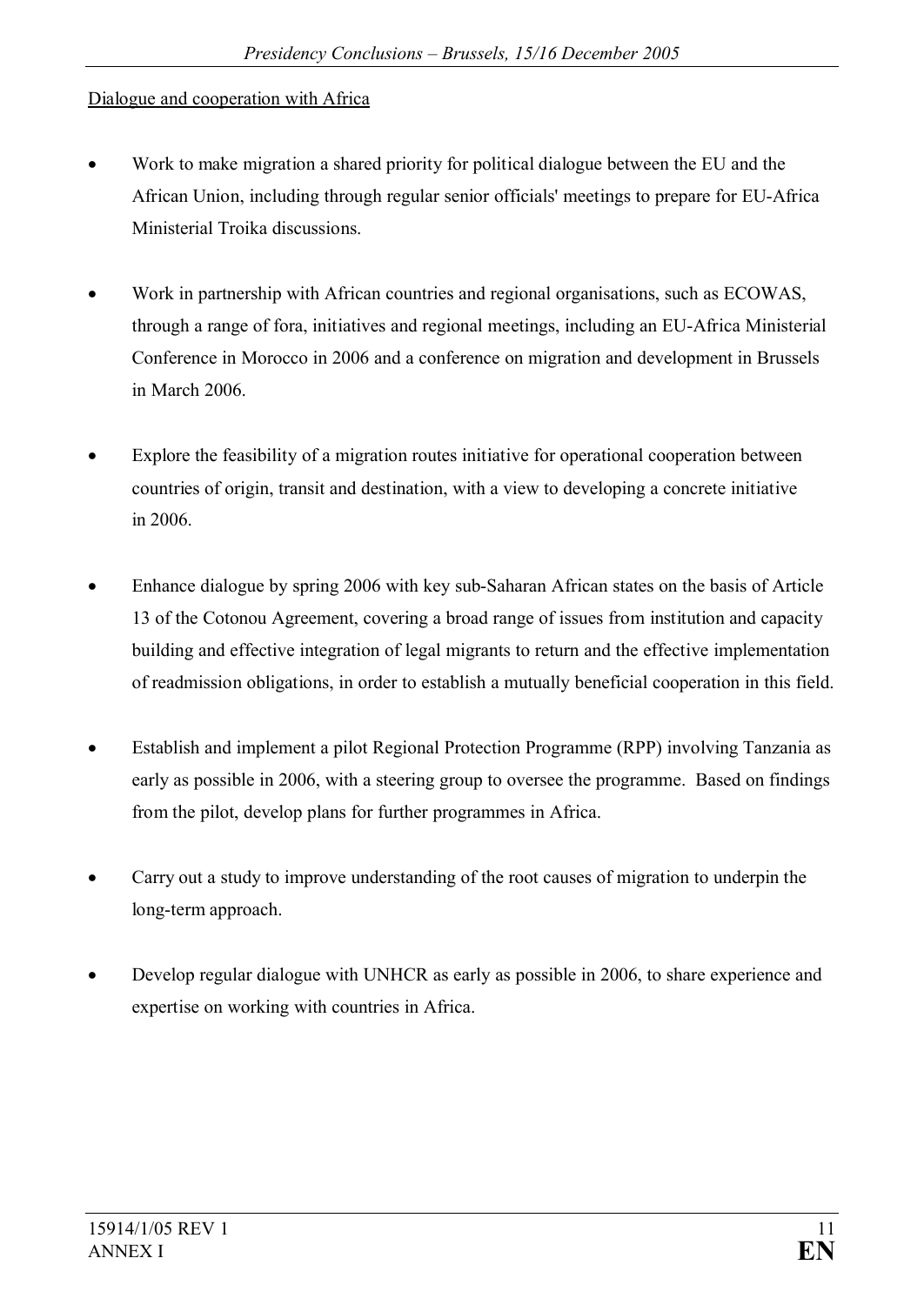- Launch initiatives in early 2006 to promote cheaper and more easily available remittance services, and support ongoing efforts by international organisations to improve data on remittance flows; consider supporting efforts of African states to facilitate members of diasporas to contribute to their home countries, including through co-development actions, and explore options to mitigate the impact of skill losses in vulnerable sectors.
- Establish information campaigns targeting potential migrants to highlight the risks associated with illegal migration and raise awareness about available legal channels for migration.

### Work with neighbouring countries

- · Hold a EuroMed Ministerial meeting on migration in 2006.
- Engage Mediterranean third countries in the feasibility study of a Mediterranean Coastal Patrols Network, Mediterranean surveillance system and related pilot projects, where appropriate.
- · Make available experiences and best practices where appropriate from other regional cooperation structures, including those relating to the Baltic Sea.
- Use all available frameworks for cooperation with Mediterranean partners, including those mentioned below**,** to prevent and combat illegal migration and trafficking in human beings, build capacity to better manage migration, and explore how best to share information on legal migration and labour market opportunities, for example through the development of migration profiles and through strengthening sub-regional fora.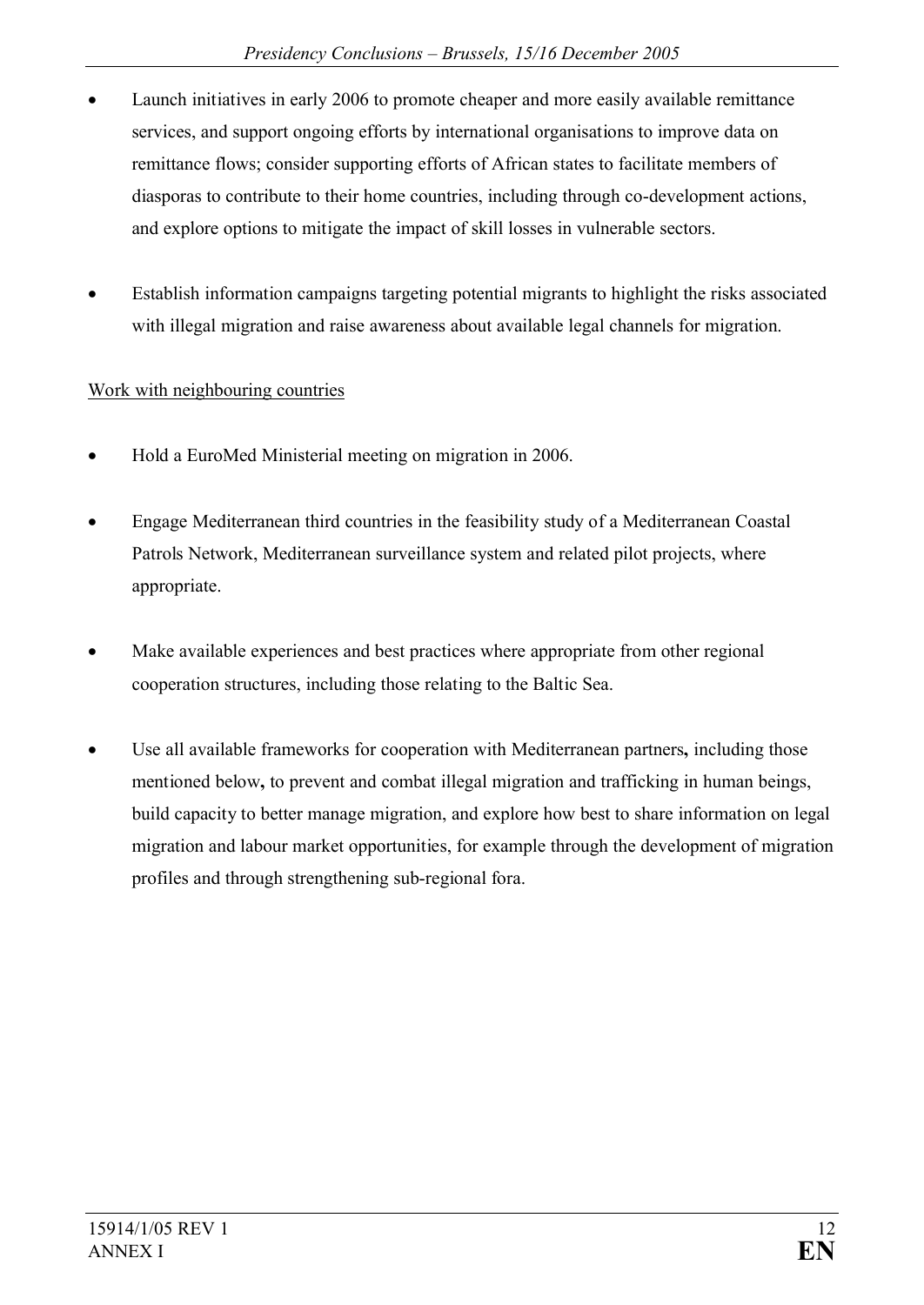- Undertake priority work with the following three countries:
	- o Morocco implement projects to combat trafficking and conclude negotiations of the EC-Morocco readmission agreement as early as possible;
	- o Algeria hold a first meeting in early 2006 to take forward cooperation on the basis of the migration provisions of the EC-Algeria Association Agreement and begin the negotiation of the readmission agreement as quickly as possible on the basis of the mandate given to the Commission;
	- o Libya conclude the work to agree the EU-Libya Action Plan on migration as early as possible in 2006, in accordance with the Council Conclusions of 3 June 2005 on initiating dialogue and cooperation with Libya on migration issues**,** and implement projects as soon as possible thereafter.
- Intensify research to improve understanding and management of migratory flows, building on the migration component of the regional JHA I MEDA programme.
- · Help strengthen links between North and sub-Saharan African countries in the framework of the possible migration routes initiative.
- Continue dialogue and cooperation with UNHCR in helping third countries develop capacity for refugee protection.
- · Hold a conference on *The role of internal security in relations between the EU and its neighbours* in Vienna in May 2006.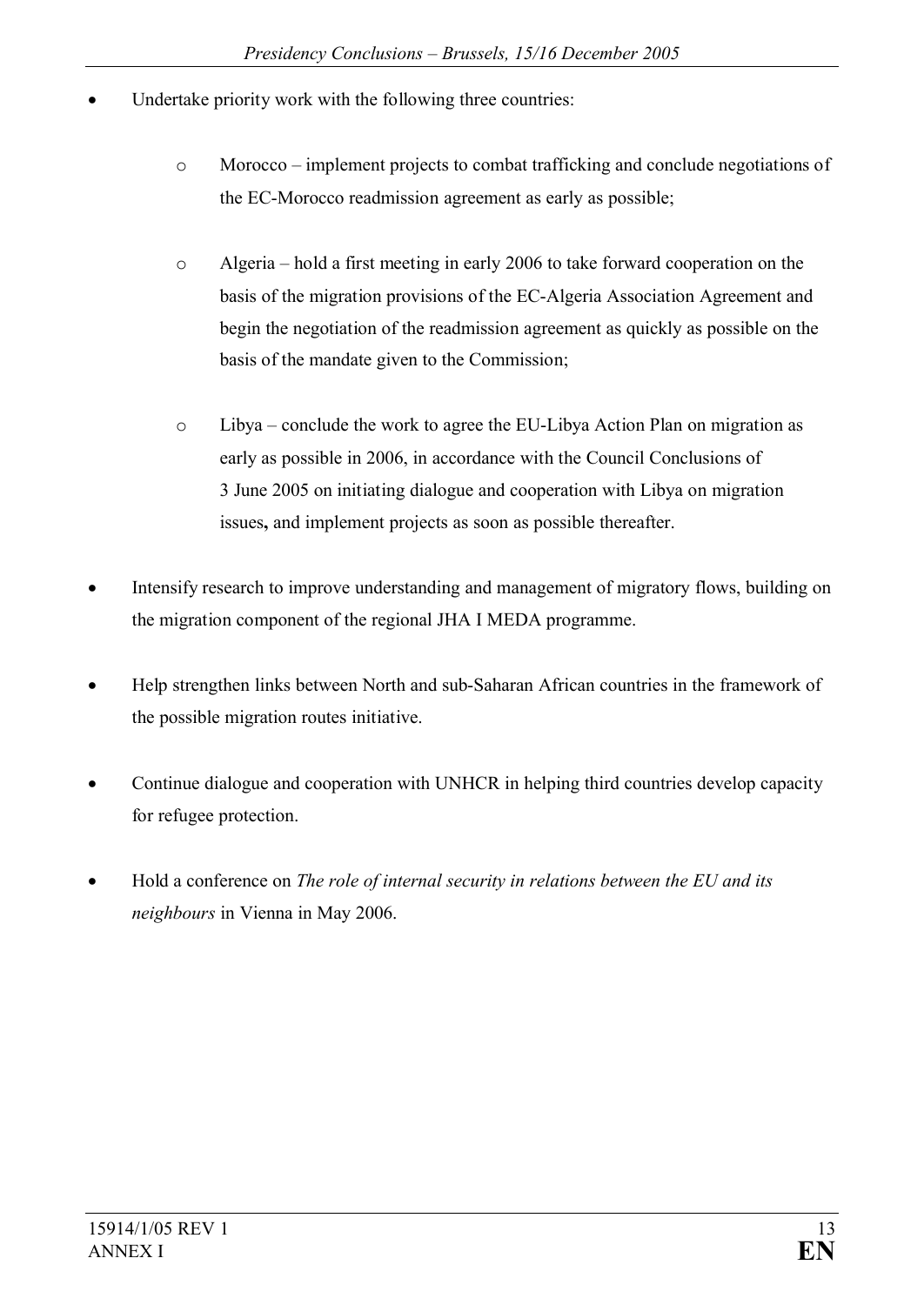### Funding

The European Council welcomes the increased priority being given to migration and the Commission's intention to intensify its financial assistance in areas concerning or related to migration in respect of its relations with third countries, including by an allocation of up to 3% of the ENPI, and comparable efforts in respect of other relevant financial instruments. Equivalent efforts will in particular be considered in Sub-Saharan Africa, with a view to tackling the root causes of migration.

The European Council also underlines the importance of ensuring that appropriate priority is given within AENEAS to Africa and the Mediterranean to actions to be financed in 2006, including actions promoting synergies between migration and development. Adequate resources for the thematic programme for cooperation with third countries in the areas of migration and asylum under the future financial perspectives should also be ensured with a sufficiently flexible means of disbursing funding quickly in cases of serious and urgent need.

### Implementation and reporting

The European Council underlines the importance of swift implementation of the priority measures identified and calls on the Commission to organise coordination meetings between Member States, FRONTEX, UNHCR and other relevant organisations as necessary.

The European Council invites the Commission to report back on progress made by the end of 2006.

\_\_\_\_\_\_\_\_\_\_\_\_\_\_\_\_\_\_\_\_\_\_\_\_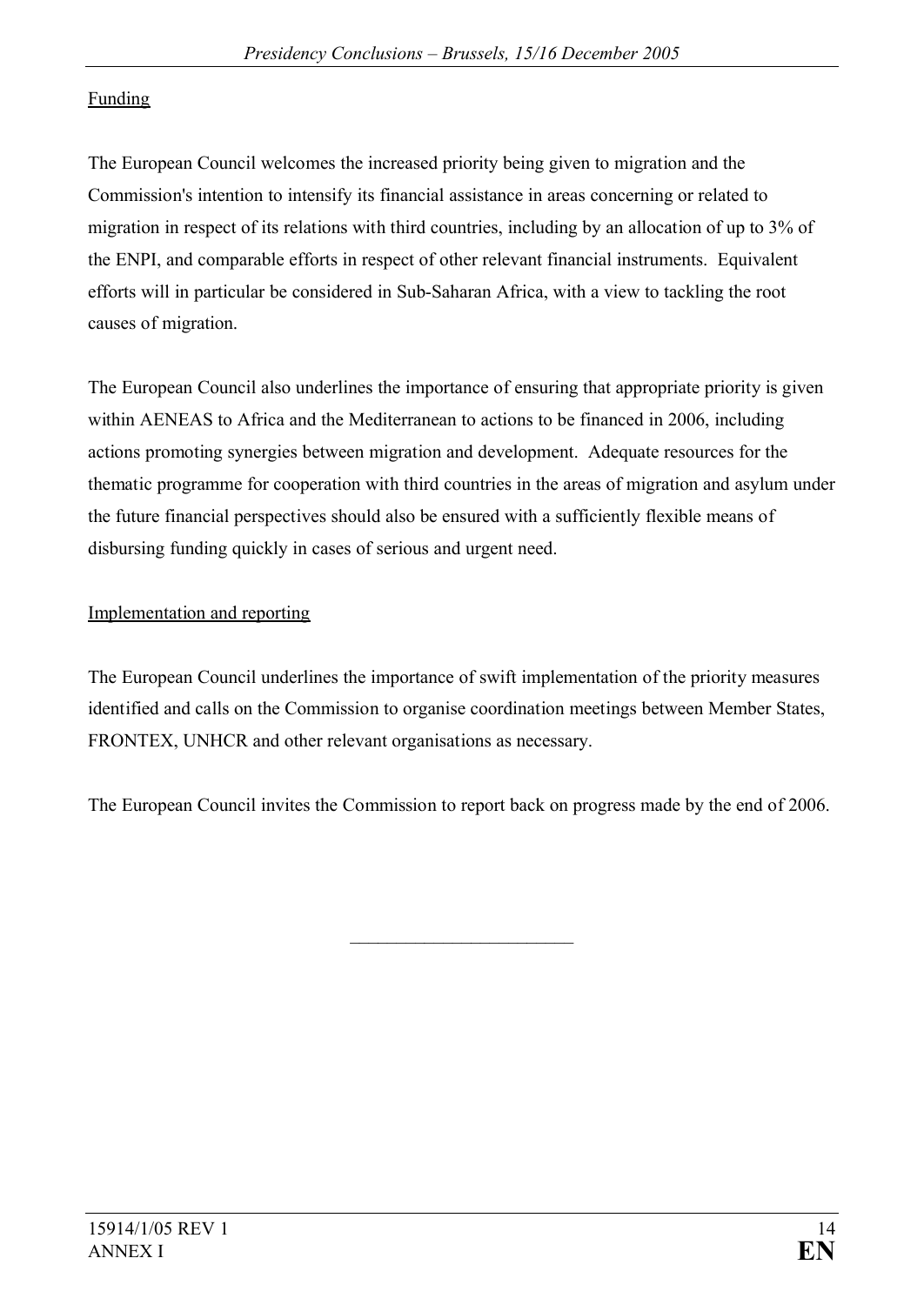#### **ANNEX II**

# **BETTER REGULATION**

### Reducing burdens on business and citizens through simplification and screening

The European Council reaffirms the importance of reducing unnecessary burdens for business and citizens. In this respect it welcomes the Commission's new programme for simplifying EU legislation<sup>1</sup>, and calls on the Council and the European Parliament to give high priority to progressing simplification proposals through the legislative system. It welcomes the Commission's screening initiative, notes the outcome and invites the Commission to continue to monitor pending proposals in terms of their impacts, including economic, social and environmental, with a view to modification, replacement or withdrawal, where these would be appropriate.

#### Revised impact assessment system

The European Council welcomes the Commission's revised impact assessment system **<sup>2</sup>** , including the commitment to prepare integrated impact assessments for all major legislative proposals and policy defining documents in its work programme. These assessments should include exploring a range of options, drawing on sectoral analyses where available, which could potentially meet the set objectives of a proposal, including non-legislative options and further harmonisation, as appropriate. It calls on the Council and the European Parliament to make full use of Commission impact assessments as a tool to inform political decision making and to implement the inter institutional common approach to impact assessment. It reaffirms the importance of transparency in policy making and timely and effective stakeholder consultation and looks forward to the comprehensive independent evaluation of the Commission's impact assessment system to be launched early in 2006.

**<sup>1</sup>** Doc. 13976/05

**<sup>2</sup>** http://www.europa.eu.int/comm/secretariat\_general/impact/index\_en.htm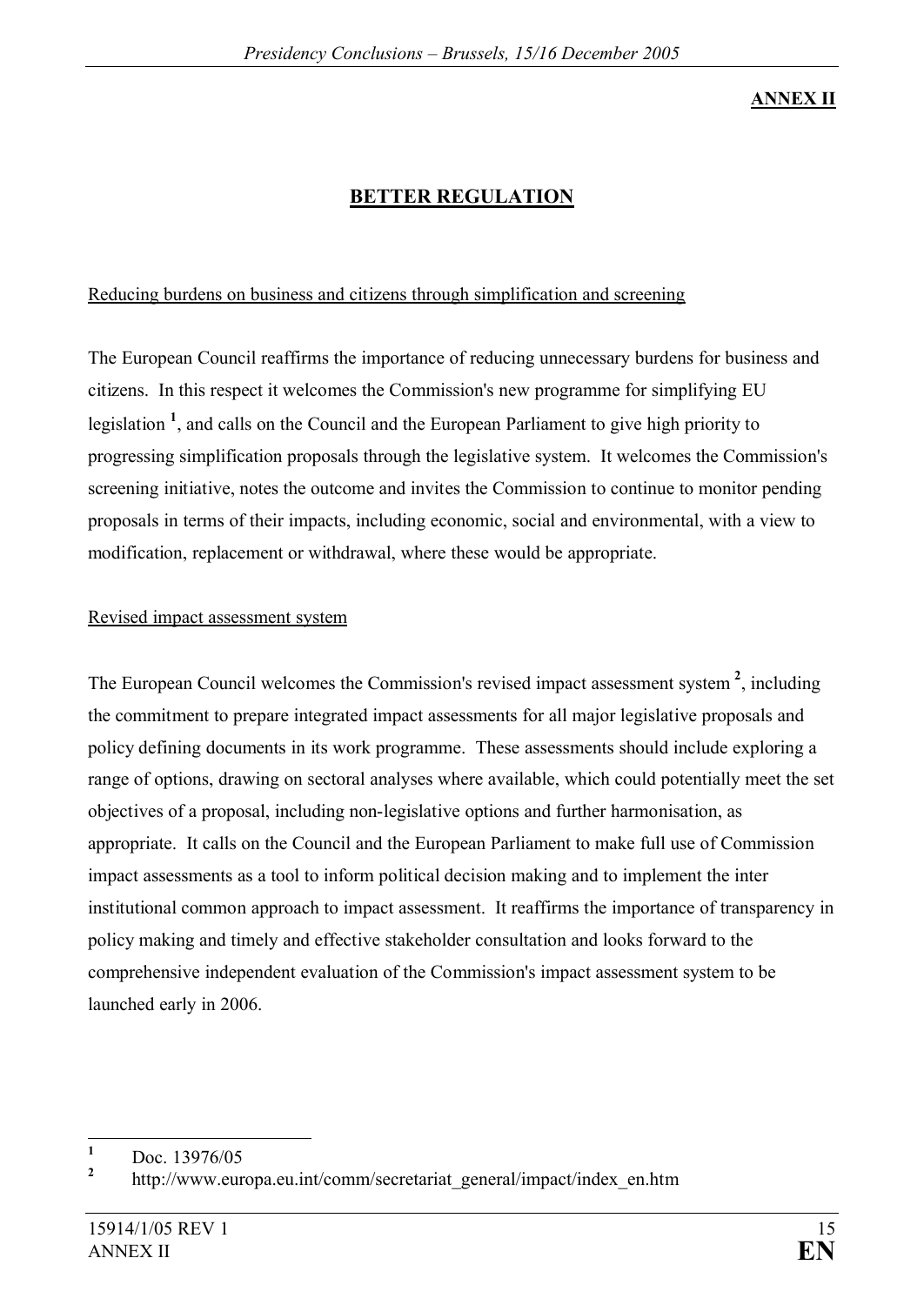#### EU common methodology for assessing administrative costs imposed by legislation

The European Council welcomes the Commission Communication on an EU common methodology for assessing administrative costs imposed by legislation **3** , and invites the Commission to start measuring administrative burdens, on a consistent basis and in line with transparent criteria, as part of integrated impact assessments launched as of January 2006. In this context it stresses the important contribution this methodology could play in identifying legislation in need of simplification and invites the Commission to explore options for establishing measurable targets in specific sectors for reducing administrative burdens. The European Council recognises the importance for Member States to provide, on request and in a proportionate manner, the information needed to assess administrative costs imposed by EU legislation.

 $\overline{\phantom{a}}$  , which is a set of the set of the set of the set of the set of the set of the set of the set of the set of the set of the set of the set of the set of the set of the set of the set of the set of the set of th

**<sup>3</sup>** Doc. 13629/05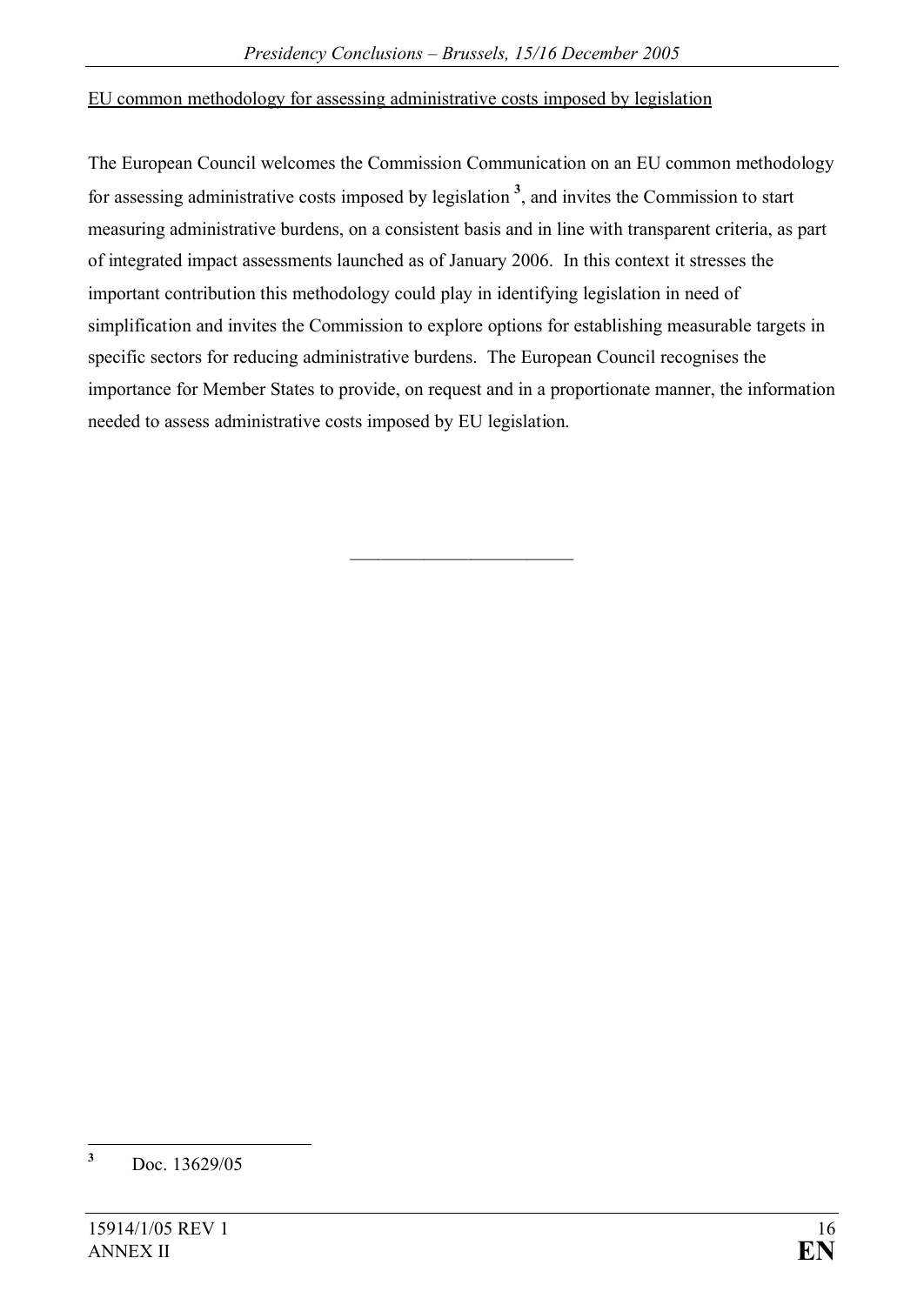#### **ANNEX III**

#### **DECLARATION OF THE EUROPEAN COUNCIL**

- 1. The European Council renews its commitment to a secure, prosperous and peaceful Middle East and Mediterranean, based on respect for the rule of law, democracy and human rights.
- 2. The European Council recognises the challenges that the countries of the Middle East and Mediterranean face. It urges all its partners to settle their disputes peacefully, renounce the threat or use of force, end incitement and promote regional security. It urges them to adhere to and comply with international non-proliferation, arms control and disarmament agreements, and to pursue a Middle East zone free of weapons of mass destruction and their means of delivery. It urges them to tackle terrorism and terror-networks. The EU is committed to working with all countries to deal with these challenges.

#### **Iran**

3. The European Council condemns unreservedly President Ahmadinejad's call for the eradication of Israel and his denial of the Holocaust. These comments are wholly unacceptable and have no place in civilised political debate. The European Council recalls that in November this year the UN General Assembly adopted by consensus, including Iran, a resolution which "rejects any denial of the Holocaust as an historical event either in full or in part" urging all Member States to educate their population about the Holocaust. The European Council reaffirms the right of the State of Israel to exist within secure and recognised borders. The European Council recalls that all Members of the United Nations have undertaken to refrain from the threat or use of force against the territorial integrity or political independence of any State. The EU calls on the Iranian leadership to join the international consensus on the need for a two-state solution to the Palestinian-Israel conflict, to support the search for peace between Israel and its neighbours and to end support for groups which advocate or engage in acts of terrorism.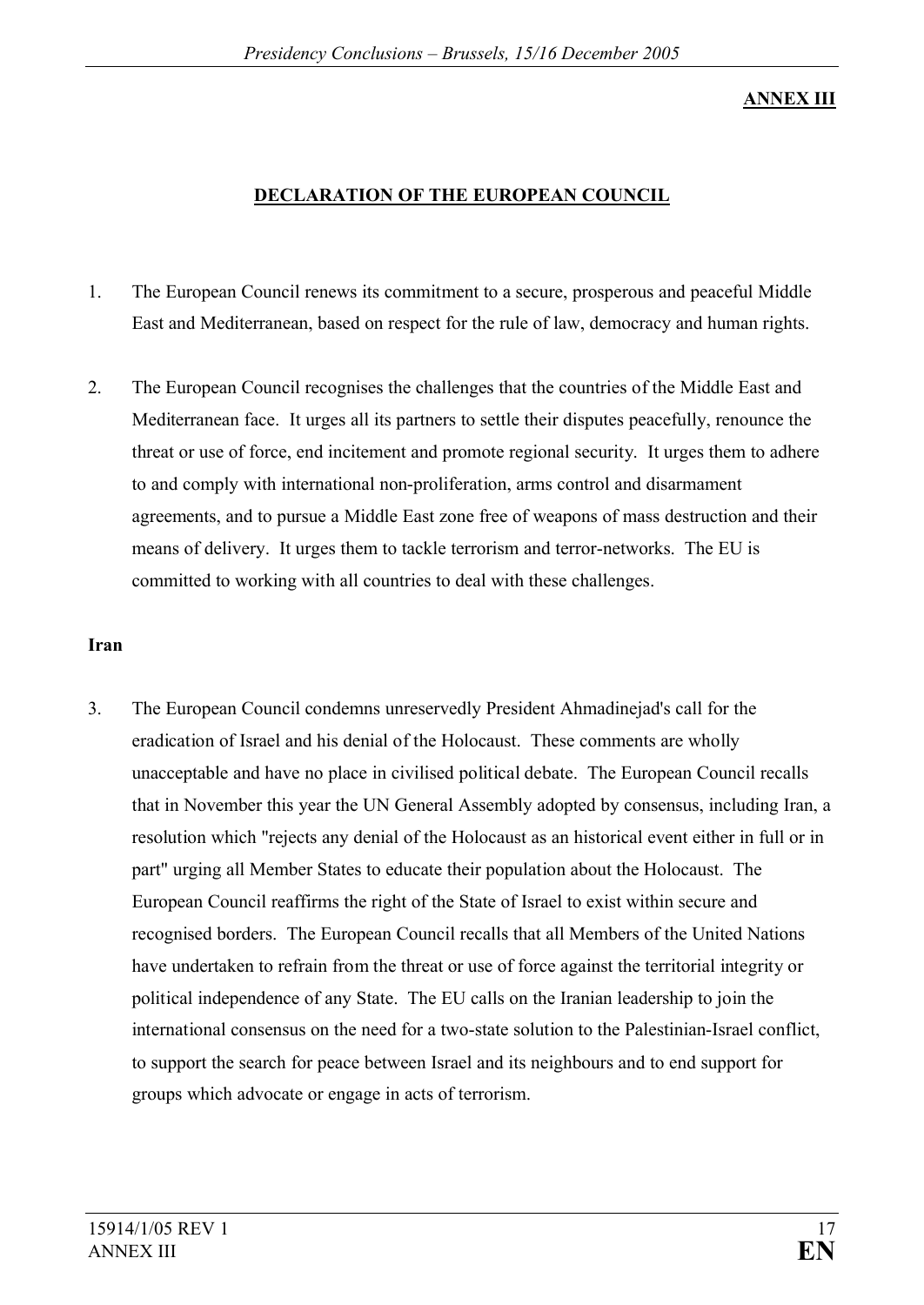- 4. The European Council is gravely concerned at Iran's failure to build confidence that its nuclear programme is exclusively peaceful. Iran's resumption of activity at the Uranium Conversion Facility in Esfahan, its continuing lack of transparency and its refusal to take the steps required of it in successive IAEA Board Resolutions only add to the EU's profound concerns about Iran's intentions. While the EU continues to work for a diplomatic solution, the window of opportunity will not remain open indefinitely and the European Council urges Iran to respond constructively, including by implementing all the confidence-building measures the IAEA Board has sought and refraining from any further unilateral move which might aggravate the situation.
- 5. The European Council underlines that whether the EU's long-term relationship with Iran improves or deteriorates will depend on progress on all issues of concern. Given provocative political moves by Iran since May, the Council agrees on the need to keep the EU's diplomatic options under close review and continue to calibrate the EU's approach in light of Iranian declarations and actions. The European Council reiterates its deep concern about the lack of respect for human rights and fundamental political freedoms in Iran, and calls on Iran to demonstrate respect for these principles by taking concrete steps, including permanently releasing Akbar Ganji and other prisoners of conscience. In the spirit of EU solidarity, it calls on Iran to lift all discriminatory restrictions against individual Member States.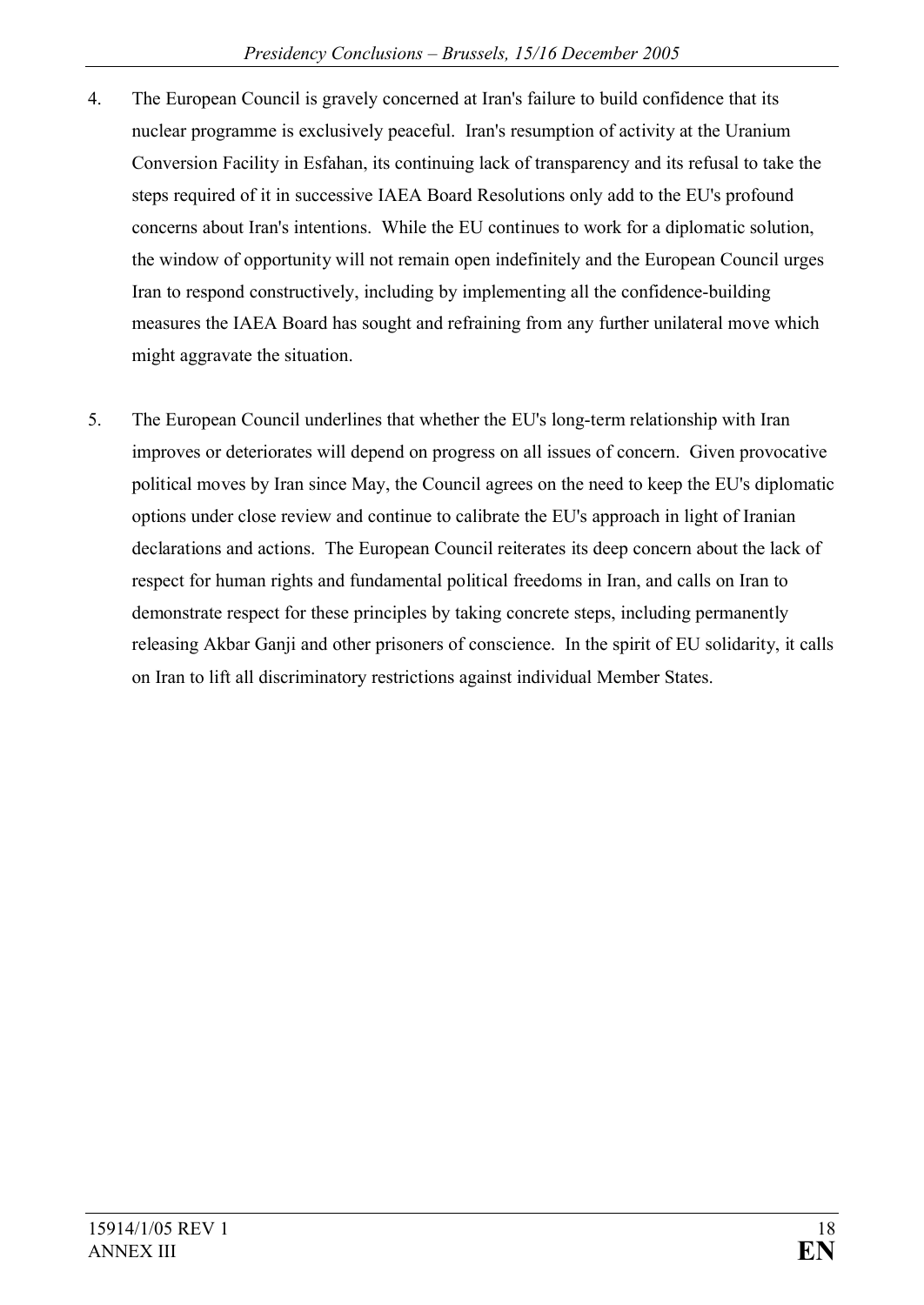#### **Iraq**

- 6. The European Council reaffirms the EU's continued support for Iraq's political transition in line with UNSCRs 1546 and 1637 and its commitment to assist the Iraqi people in building a secure, stable, unified and prosperous Iraq. It warmly welcomes the 15 December elections as a further step towards democracy and stability in Iraq, and encourages the swift formation of a new government thereafter. The European Council recognises that divisions remain within Iraq. It calls on all parties in Iraq to commit themselves to exclusively peaceful activities, and to work actively towards reconciliation. It condemns utterly the terrorist atrocities. The European Union stands ready to support the Iraqi people in broadening further the consensus on the future of their country, including through the review of the Constitution, and continuing to build up a new and inclusive post-Saddam political system. The European Council welcomes the meeting on Iraq organised by the Arab League on 19-21 November and supports the convening of a conference on national accord in early 2006. The European Council strongly urges regional states, in particular Syria and Iran, to support the political process in Iraq and to develop good neighbourly relations, including by co-operating with Iraq to prevent cross-border transit and support for terrorists.
- 7. The European Council reiterates its commitment to supporting Iraq's reconstruction, including through the EU's Rule of Law mission. The European Council expresses its concern about recent reports of human rights violations in Iraq, and urges the Iraqi authorities to address these urgently and transparently. It underlines the EU's strong opposition to the use of the death penalty. It remains committed to regular political dialogue with Iraq under the Joint EU-Iraq Political Declaration. The EU hopes to broaden and enhance its relationship further with Iraq once the constitutionally elected government is set up, including through the establishment of contractual relations.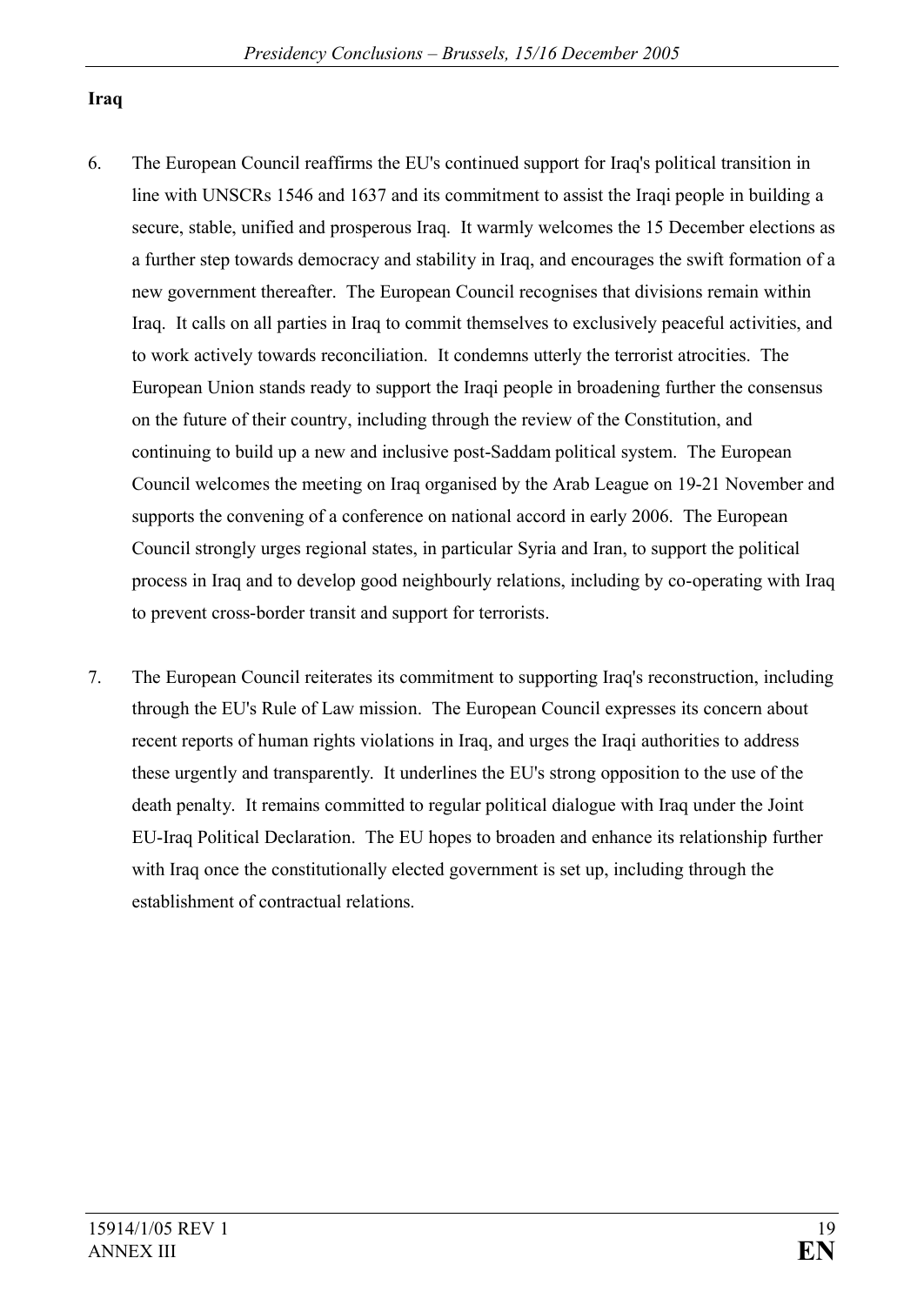#### **Lebanon**

- 8. The European Council reiterates its support for Lebanon's unity, stability and independence, and reminds its neighbours of their obligations to respect Lebanon's sovereignty. The European Council strongly condemns the assassination of Gibran Tueni and the murder of companions travelling with him. This assassination is the latest in a vicious campaign against Lebanese citizens, journalists, political leaders and their right to freedom of expression. The European Council also notes with extreme concern the conclusions of the second report of the UN International Independent Investigation Commission (UNIIIC) under Mr. Detlev Mehlis. It notes the confirmation of serious indications of the involvement of Lebanese and Syrian security services in the assassination of Rafiq Hariri, and expresses its concern at the incomplete co-operation provided by the Syrian authorities to the Commission. It urges Syria to co-operate unconditionally with UNIIC as they continue their efforts to bring to justice those responsible for the assassination of Rafiq Hariri. It welcomes the unanimous adoption of UNSCR 1644 of 15 December which extends the mandate of the UNIIIC; authorises the UNIIIC to provide technical assistance to the Lebanese Authorities in their investigations into other terrorist attacks perpetrated in Lebanon since 1 October 2004; and acknowledges the Lebanese Government's request that those charged with involvement in Rafiq Hariri's assassination should be tried in a tribunal of an international character.
- 9. The European Council reaffirms its full support for the Government of Lebanon and urges it to extend its authority throughout the country and to tackle urgently economic and political reform as agreed at the Core Group meeting held in New York last September. It welcomes the International Conference to be held in early 2006. It reminds all concerned of their obligation to implement UNSCR 1559 in its entirety, including the disbanding and disarmament of all militias.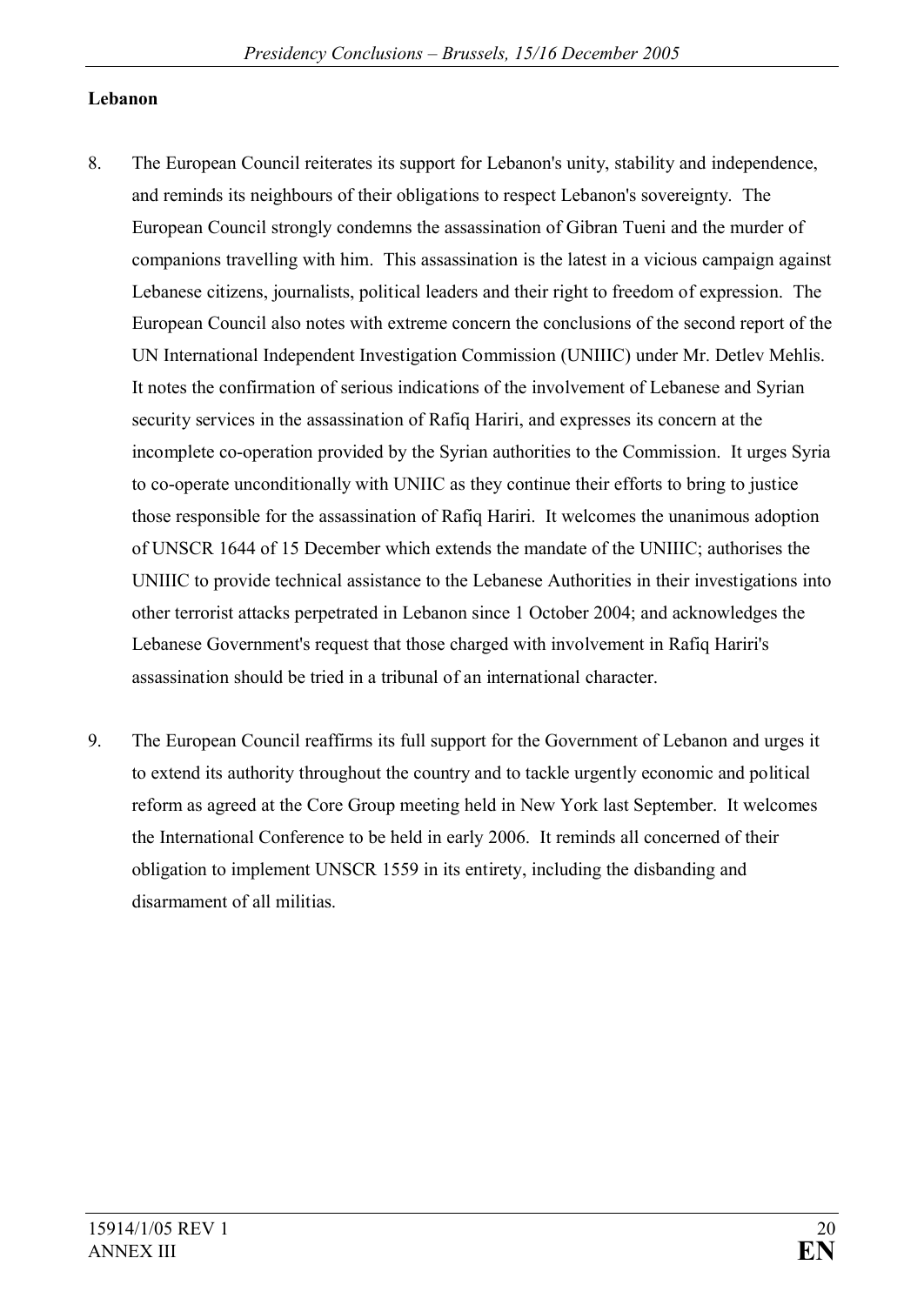#### **Middle East Peace Process**

- 10. The European Council reaffirms its commitment to the full implementation of the Quartet Roadmap. It welcomes the Israeli disengagement from Gaza and parts of the West Bank as a significant step towards implementing the Roadmap. The launch of the EU Border Assistance Mission to monitor the operation of the Rafah crossing and EU assistance to reinforce Palestinian border management capacities reflect the strong commitment of the EU to support the parties as they work together for a lasting, negotiated settlement. It calls for swift implementation of all aspects of the 15 November agreement on movement and access. It commends the efforts of the Quartet Special Envoy and underlines the importance of continued international engagement in the Peace Process.
- 11. The European Council emphasises that all Palestinian factions, including Hamas, should renounce violence, recognise Israel's right to exist, and disarm. Those who want to be part of the political process should not engage in armed activities, as there is a fundamental contradiction between such activities and the building of a democratic state. In this respect, the European Council welcomes the Palestinian Authority's statements condemning violence and urging groups who have engaged in terrorism to abandon this course and engage in the democratic process. It urges the Palestinian Authority to take firm action against those committing acts of violence or intimidation and assume full control of security in the areas under its authority. The EU remains committed to supporting Palestinian reforms and strengthening the Palestinian security forces and civil policing capacity, including through the EU Civil Policing Mission and working with the US Security Co-ordinator.
- 12. The European Council emphasises the importance of the elections for the Palestinian Legislative Council foreseen for January 2006. It urges Israel to co-operate fully with the Palestinian Authority on the preparation and conduct of the elections, especially concerning freedom of movement for all candidates, election workers and voters, in particular in East Jerusalem, and welcomes the launch of the EU's Electoral Observation Mission.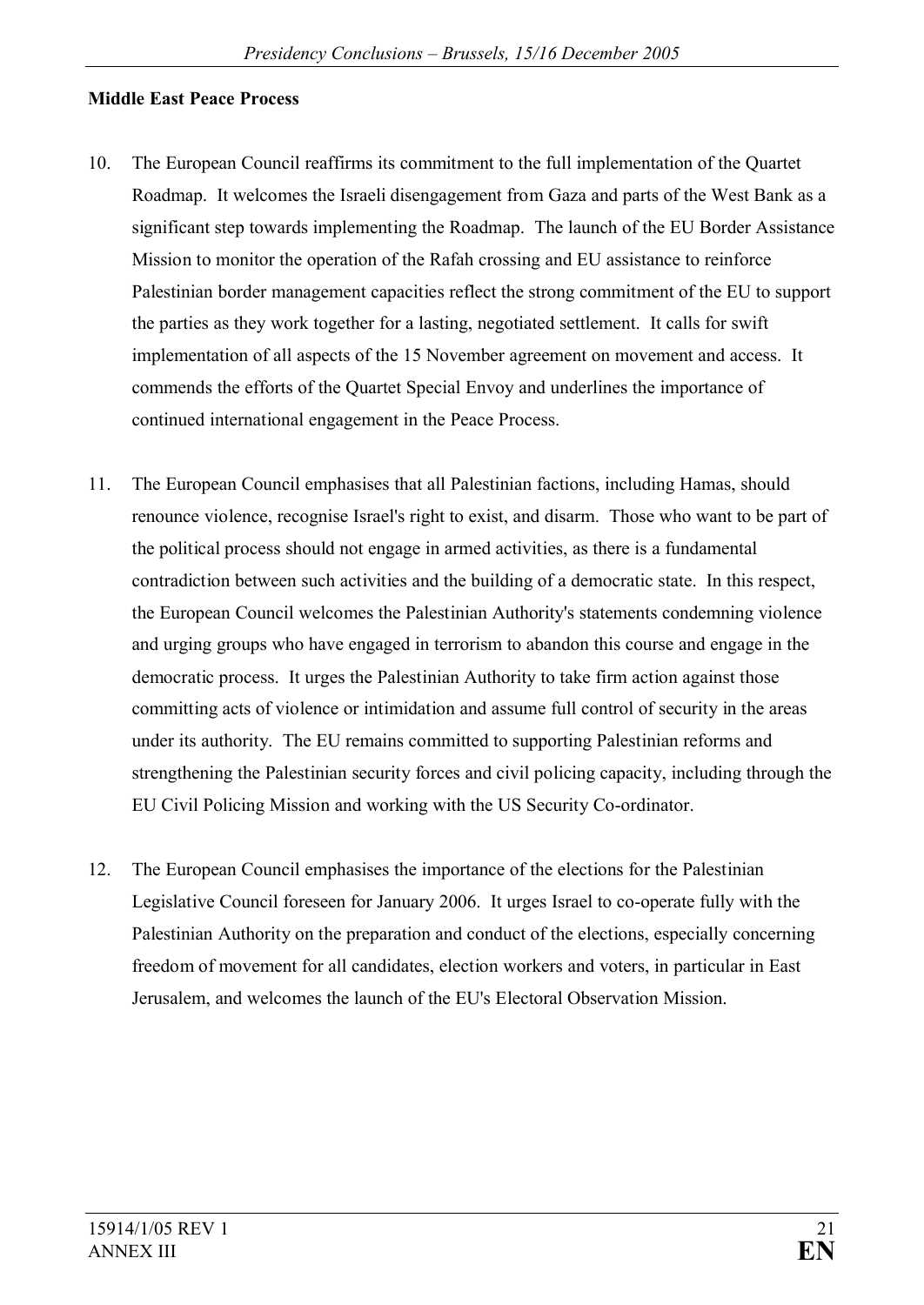13. The European Council urges the Israeli government to cease all activities in the Palestinian Territories that are contrary to international law, including settlement building, the demolition of Palestinian homes and the construction of the separation barrier on occupied land. These threaten to make any solution based on the co-existence of two viable states physically impossible. Israeli activities in and around East Jerusalem cause particular concern, especially with regard to reaching a final settlement agreement on Jerusalem.

### **Regional Stability**

14. The European Council urges all states concerned to take immediate practical measures to support regional stability. This includes supporting the search for peace between Israel and its neighbours, the inclusive political process within Iraq and the implementation of UNSCR 1559 and other relevant Resolutions in Lebanon, and by ending support for groups which use violence, by preventing their movement, organisation and arms supplies, and by influencing them to abstain from terrorism.

### **Political, Social and Economic Reform**

15. The European Council underlines its commitment to support political, social and economic reform. It emphasises the importance it attaches to full implementation of the EU's Strategic Partnership with the Mediterranean and Middle East and its commitment to work with all countries of the region, including the GCC countries, Yemen, Iran and Iraq.

# **Barcelona Process**

16. The European Council recalls that the Barcelona Process, enhanced through the European Neighbourhood Policy, provides the central framework for relations with the Mediterranean countries. The European Council welcomes the progress on implementing the European Neighbourhood Policy Action Plans that have been concluded with Israel, Jordan, Morocco, the Palestinian Authority and Tunisia; notes the start of negotiations with Egypt and the preliminary consultations with Lebanon; and invites the Commission to draw up a national report on Algeria with a view to negotiating an action plan.